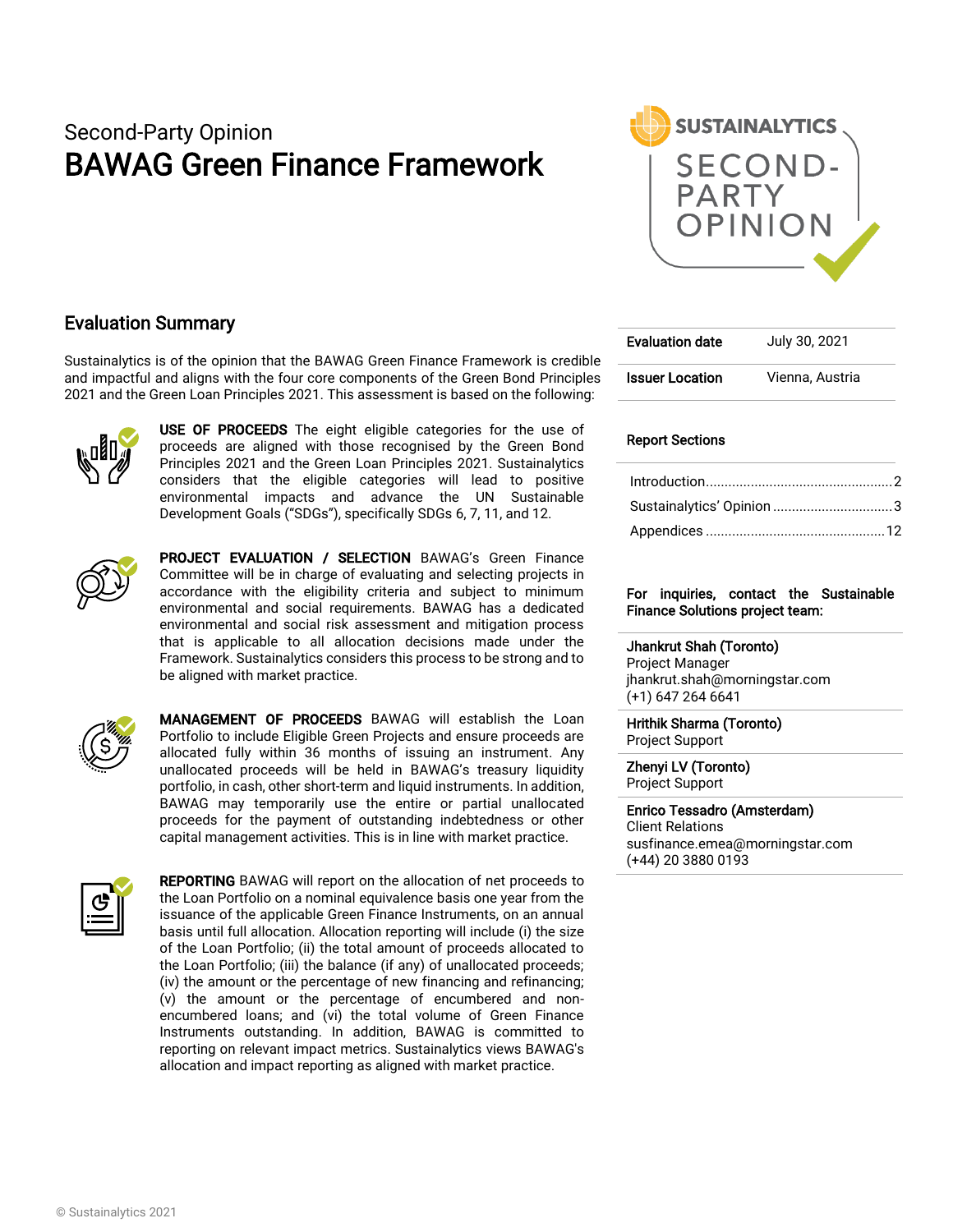

# <span id="page-1-0"></span>Introduction

BAWAG Group AG ("BAWAG Group", "BAWAG", or the "Group") is a publicly listed financial institution headquartered in Vienna, Austria, serving 2.3 million retail, small business, corporate and public sector customers across Austria, Germany, Switzerland, the Netherlands and other developed markets.<sup>1</sup> The Group operates under various brands and across multiple channels offering comprehensive savings, payment, lending, leasing, investment, building society, factoring and insurance products and services. Delivering simple, transparent, and reliable financial products and services that address its customers' needs is the strategy across the Group. BAWAG P.S.K. (the "Bank"), a bank headquartered in Vienna, is the main operating entity of the Group.

The BAWAG Group has developed the BAWAG Green Finance Framework (the "Framework") under which the Group and its subsidiaries (including BAWAG P.S.K.) intend to issue bearer and registered bonds, promissory notes and other debt or financing instruments and use the proceeds to finance and/or refinance, in whole or in part, existing and/or future projects that deliver positive environmental outcomes and advance the Bank's sustainability objectives. The Framework defines eligibility criteria in eight areas:

- 1. Green Buildings
- 2. Renewable Energy
- 3. Clean Transportation
- 4. Energy Efficiency
- 5. Environmentally Sustainable Management of Living Natural Resources and Land Use
- 6. Sustainable Water and Wastewater Management
- 7. Pollution Prevention and Control
- 8. Eco-efficient and/ or Circular Economy Adapted Products, and Production Technologies and Processes

BAWAG engaged Sustainalytics to review the BAWAG Green Finance Framework, dated July 2021, and provide a Second-Party Opinion on the Framework's environmental credentials and its alignment with the Green Bond Principles 2021 (GBP)<sup>2</sup> and the Green Loan Principles 2021 (GLP).<sup>3</sup> This Framework has been published in a separate document. 4

#### Scope of work and limitations of Sustainalytics' Second-Party Opinion

Sustainalytics' Second-Party Opinion reflects Sustainalytics' independent<sup>5</sup> opinion on the alignment of the reviewed Framework with the current market standards and the extent to which the eligible project categories are credible and impactful.

As part of the Second-Party Opinion, Sustainalytics assessed the following:

- The Framework's alignment with the Green Bond Principles 2021, as administered by ICMA, and the Green Loan Principles 2021, as administered by LMA, APLMA and LSTA<sup>6</sup>;
- The credibility and anticipated positive impacts of the use of proceeds; and
- The alignment of the issuer's sustainability strategy and performance and sustainability risk management in relation to the use of proceeds.

For the use of proceeds assessment, Sustainalytics relied on its internal taxonomy, version 1.7, which is informed by market practice and Sustainalytics' expertise as an ESG research provider.

<sup>&</sup>lt;sup>1</sup> BAWAG Group website, "Q3 2020 Earnings", at:

<https://www.bawaggroup.com/linkableblob/BAWAGGROUP/512988/735e155cb91b52eea74be411136f3a57/q3-2020-earnings-presentation-data.pdf> <sup>2</sup> The Green Bond Principles are administered by the International Capital Market Association and are available at: [https://www.icmagroup.org/green](https://www.icmagroup.org/green-social-and-sustainability-bonds/green-bond-principles-gbp/)[social-and-sustainability-bonds/green-bond-principles-gbp/.](https://www.icmagroup.org/green-social-and-sustainability-bonds/green-bond-principles-gbp/)

<sup>&</sup>lt;sup>3</sup> The Green Loan Principles are administered by the Loan Market Association, Asia Pacific Loan Market Association and Loan Syndications & Trading Association and are available a[t https://www.lsta.org/content/green-loan-principles/](https://www.lsta.org/content/green-loan-principles/)

<sup>4</sup> The BAWAG Green Finance Framework is available on BAWAG Group's website at: <https://www.bawaggroup.com/BAWAGGROUP/IR/EN/ESG>

<sup>5</sup> When operating multiple lines of business that serve a variety of client types, objective research is a cornerstone of Sustainalytics and ensuring analyst independence is paramount to producing objective, actionable research. Sustainalytics has therefore put in place a robust conflict management framework that specifically addresses the need for analyst independence, consistency of process, structural separation of commercial and research (and engagement) teams, data protection and systems separation. Last but not the least, analyst compensation is not directly tied to specific commercial outcomes. One of Sustainalytics' hallmarks is integrity, another is transparency.

<sup>6</sup> In addition to the Loan Markets Association, the GLP are also administered by the Asia Pacific Loan Market Association and the Loan Syndications & Trading Association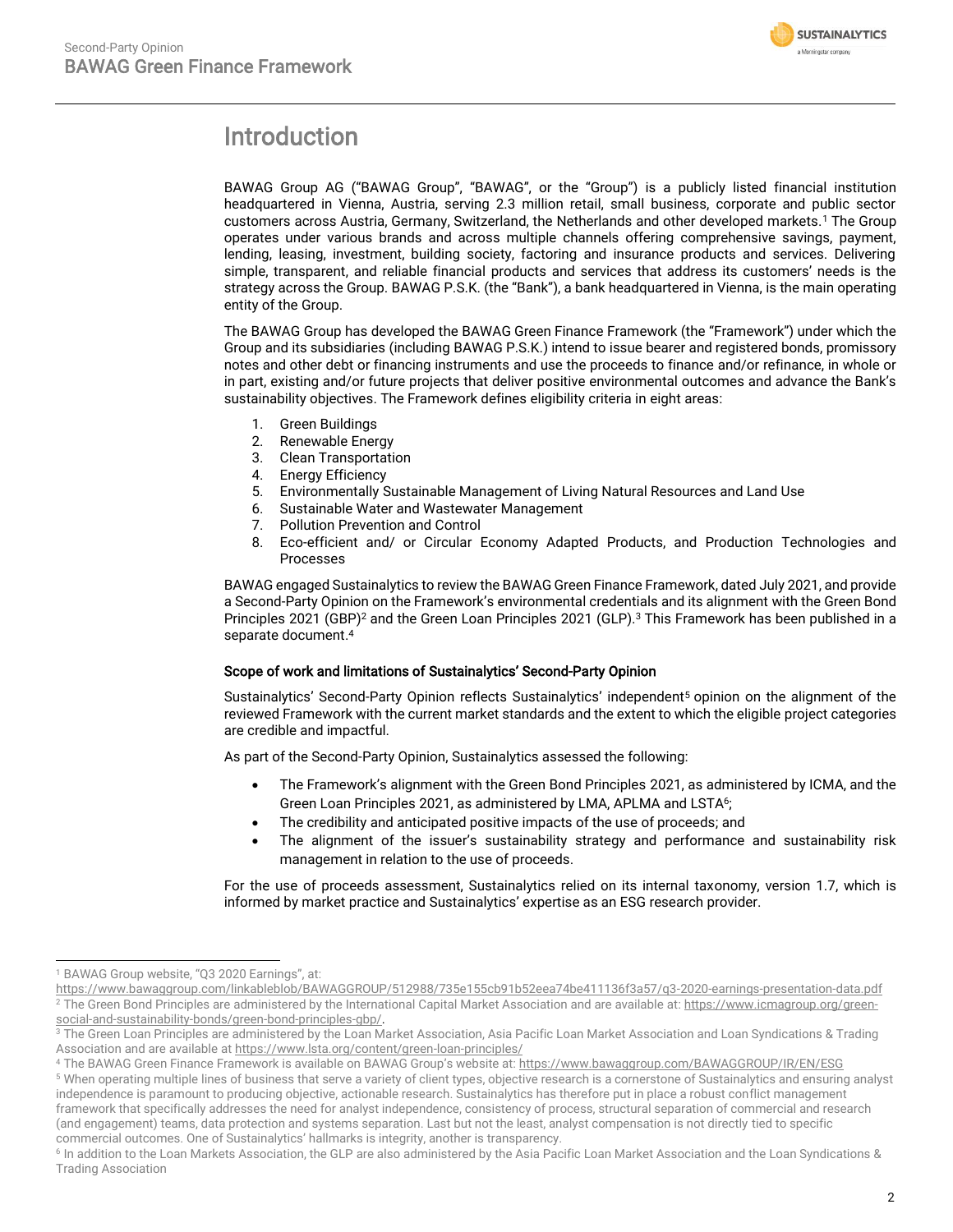

As part of this engagement, Sustainalytics held conversations with various members of BAWAG's management team to understand the sustainability impact of their business processes and planned use of proceeds, as well as management of proceeds and reporting aspects of the Framework. BAWAG representatives have confirmed (1) they understand it is the sole responsibility of BAWAG to ensure that the information provided is complete, accurate or up to date; (2) that they have provided Sustainalytics with all relevant information and (3) that any provided material information has been duly disclosed in a timely manner. Sustainalytics also reviewed relevant public documents and non-public information.

This document contains Sustainalytics' opinion of the Framework and should be read in conjunction with that Framework.

Any update of the present Second-Party Opinion will be conducted according to the agreed engagement conditions between Sustainalytics and BAWAG.

Sustainalytics' Second-Party Opinion, while reflecting on the alignment of the Framework with market standards, is no guarantee of alignment nor warrants any alignment with future versions of relevant market standards. Furthermore, Sustainalytics' Second-Party Opinion addresses the anticipated impacts of eligible projects expected to be financed with bond and loan proceeds but does not measure the actual impact. The measurement and reporting of the impact achieved through projects financed under the Framework is the responsibility of the Framework owner.

In addition, the Second-Party Opinion opines on the potential allocation of proceeds but does not guarantee the realised allocation of the bond and loan proceeds towards eligible activities.

No information provided by Sustainalytics under the present Second-Party Opinion shall be considered as being a statement, representation, warrant or argument, either in favour or against, the truthfulness, reliability or completeness of any facts or statements and related surrounding circumstances that BAWAG has made available to Sustainalytics for the purpose of this Second-Party Opinion.

# <span id="page-2-0"></span>Sustainalytics' Opinion

### Section 1: Sustainalytics' Opinion on the BAWAG Green Finance Framework

Sustainalytics is of the opinion that the BAWAG Green Finance Framework is credible and impactful, and aligns with the four core components of the GBP and GLP. Sustainalytics highlights the following elements of BAWAG's Green Finance Framework:

- Use of Proceeds:
	- The eligible categories Green Buildings, Renewable Energy, Clean Transportation, Energy Efficiency, Environmentally Sustainable Management of Living Natural Resources and Land Use, Sustainable Water and Wastewater Management, Pollution Prevention and Control, Eco-efficient and / or Circular Economy Adapted Products, and Production Technologies and Processes – are aligned with those recognised by the GBP and the GLP.
	- For the "Green Buildings" category, BAWAG intends to utilise net proceeds to finance or refinance new, existing or refurbished public, commercial and residential buildings that meet at least one of the following criteria:
		- New and existing buildings that fall within the top 15% energy performance in the country of finance. Sustainalytics has confirmed that the major portion of the financing will go towards residential green buildings in Austria, Germany and The Netherlands and views the selection of buildings within the top 15% of their local market in terms of energy efficiency to be in line with market practice.
		- Buildings that have undergone refurbishments resulting in an increase in energy of efficiency of at least 30% against a baseline or two label steps increase in Energy Performance Certificate (EPC)<sup>7</sup> compared to original built quality.

 $7$  EPCs play a central role in the context of the Article 20 (2) EPBD, which asks (EU) Member States to provide information on the energy performance certificates and the inspection reports, on their purpose and objectives, on the cost-effective ways and, where appropriate, on the available financial instruments to improve the energy performance of the building to the owners or tenants of the buildings. Further details available at: European Commission, EPC distribution per energy label, at[: https://ec.europa.eu/energy/en/content/epc-distribution-energy-label](https://ec.europa.eu/energy/en/content/epc-distribution-energy-label)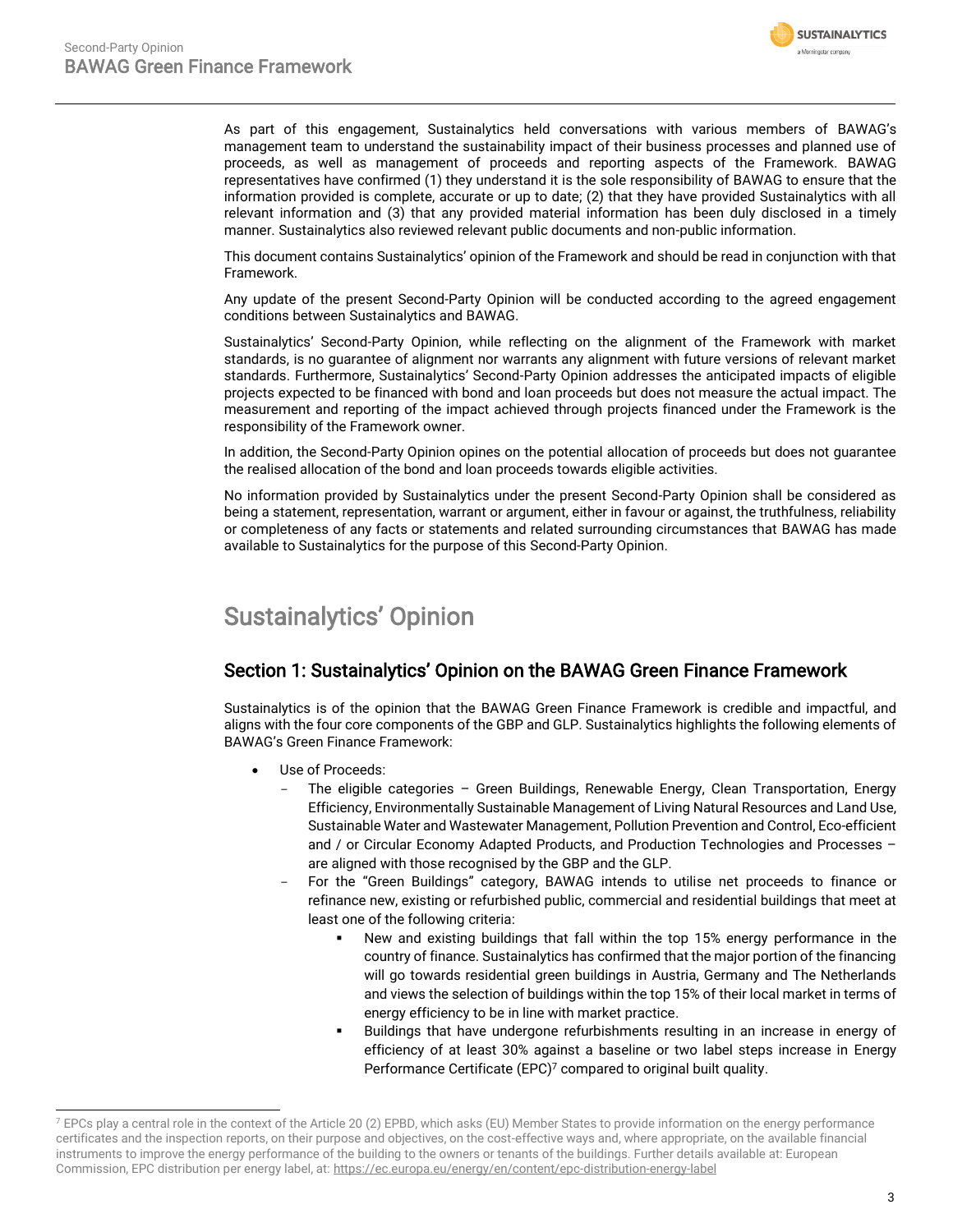

- Energy efficiency measures such as installation of LED lighting systems, energy efficient doors, solar hot water panels, etc., as defined in sections 7.3, 7.4, 7.5, and 7.6 of Annex 1 to the EU Taxonomy Climate Delegated Act.<sup>8,9</sup>
- Sustainalytics positively views the establishment of a minimum threshold of 30% energy savings for building renovations and considers these investments to be aligned with market practice.
- For the "Renewable Energy" category, the Bank intends to invest in the generation and transmission of energy from renewable sources and manufacturing of the related equipment including:
	- Onshore and offshore wind energy and photovoltaic solar.
	- Small-scale hydropower projects that have capacity below 25 megawatts and geothermal energy projects with direct emissions lower than  $100q$  CO<sub>2</sub> per kWh. Sustainalytics notes that BAWAG mandates environmental and social risk assessment for all hydropower projects financed under this Framework.
	- Construction, renovation or refurbishment of electricity grids that transmit renewable energy. Sustainalytics notes that the only those assets that are aimed at increasing the share of renewables in the Austrian electricity grid are considered eligible under for financing under this Framework.
	- Sustainalytics considers investments in this category with associated thresholds to be aligned with market practice.
- For the "Clean Transportation" category, BAWAG intends to invest in low-carbon vehicles and related private or public infrastructure:
	- Electric or hybrid passenger and freight vehicles that meet threshold criteria of 50g CO<sub>2</sub> per passenger km for passenger cars and  $25q CO<sub>2</sub>$  per tonne km for freight.
	- Fully electrified, plug-in hybrid electric, hydrogen or other low-carbon passenger vehicles such as buses, trains, trams or ferries and freight vehicles such as cars, trucks, or vessels with direct emissions threshold set at  $50g$  CO<sub>2</sub> per passenger km for passenger vehicles and 25g CO<sub>2</sub> per tonne km for freight.
	- **.** Infrastructure related to electric transportation of passengers and freight, such as electrified railways, charging stations for electric vehicles and bicycle paths.
	- Sustainalytics considers financing of clean transportation with associated thresholds and electric transportation infrastructure to be aligned with market practice.
- For the "Energy Efficiency" category, the Framework includes projects that are designed to improve energy performance of buildings and grid infrastructure:
	- Refurbishment, rehabilitation, and renovation investments in non-fossil-fuel-based technologies that reduce energy consumption and/or greenhouse gas (GHG) emissions by at least 15%.
	- Energy efficiency improvements and replacements in the grid including investments and/or expenditures to increase the flexibility and technical availability of the grid, and those aimed at reducing/minimising energy losses.
	- **EXECT** Smart grids, energy storage facilities excluding power-to-hydrogen, metering systems, and other intelligent electricity systems decreasing the intermittency of renewable energy's share in total energy usage. Sustainalytics notes that within smart grids the Bank intends on financing only those components that are designed to improve grid efficiency and encourages BAWAG to select projects that are clearly anticipated to deliver tangible efficiency improvements.
	- Sustainalytics considers investments in energy efficient technologies along with the associated thresholds to be aligned with market practice.
- For the "Environmentally Sustainable Management of Living Natural Resources and Land Use" category, the Bank intends to finance:
	- Sustainable agriculture projects, including the improvement and recovery of agricultural lands and local farming, and conservation agriculture techniques and

<sup>8</sup> European Commission document, "Annex 1 to the Commission Delegated Regulation (EU)", at: [https://ec.europa.eu/finance/docs/level-2-](https://ec.europa.eu/finance/docs/level-2-measures/taxonomy-regulation-delegated-act-2021-2800-annex-1_en.pdf)

[measures/taxonomy-regulation-delegated-act-2021-2800-annex-1\\_en.pdf](https://ec.europa.eu/finance/docs/level-2-measures/taxonomy-regulation-delegated-act-2021-2800-annex-1_en.pdf)

<sup>&</sup>lt;sup>9</sup> Sustainalytics has confirmed that the Bank does not intend to invest in parking spaces.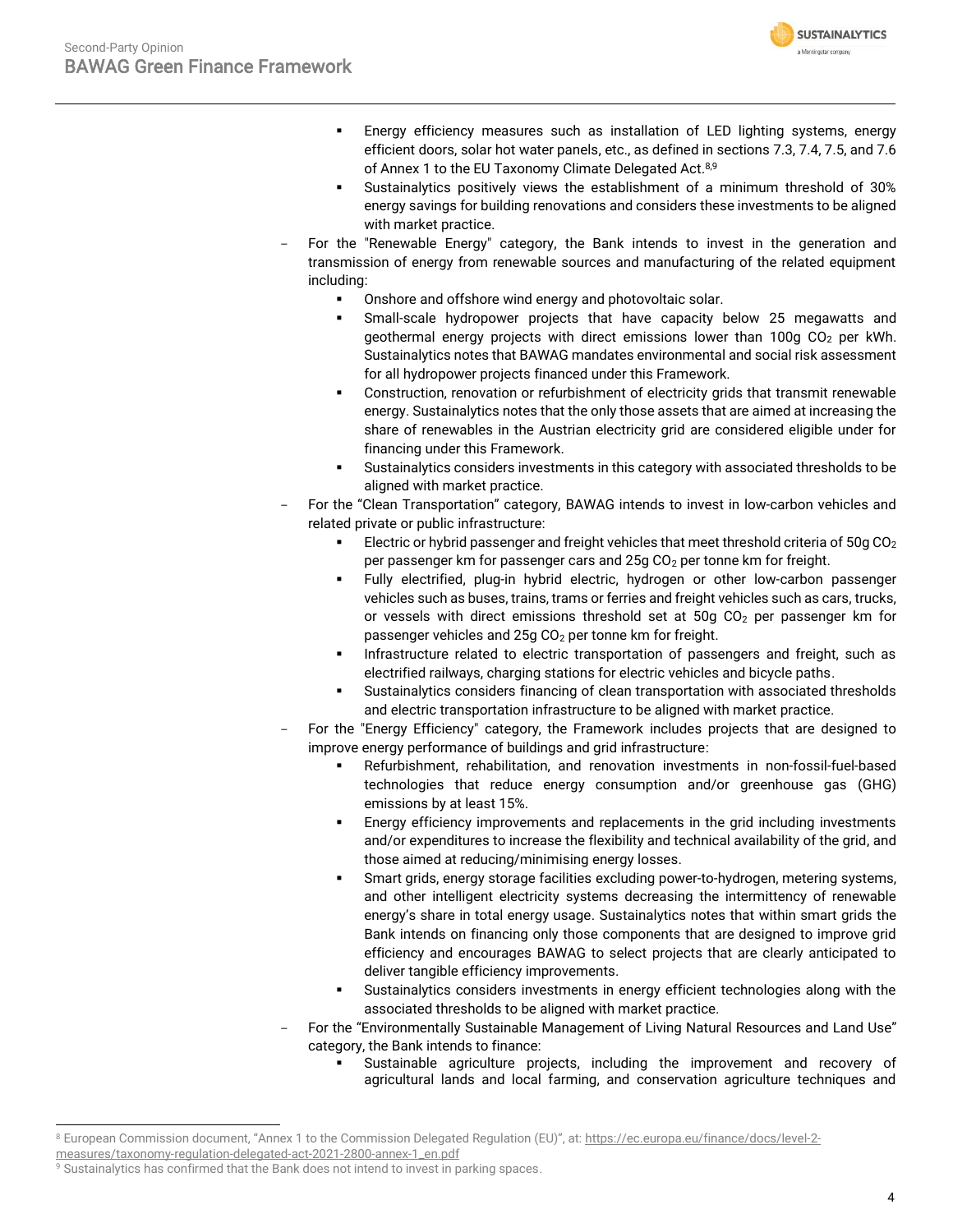

practices such as soil recovery, biological nitrogen fixation,<sup>10</sup> and biogas production. Sustainalytics encourages the Bank to promote the holistic deployment of conservation agriculture practices<sup>11</sup> through its Green Eligibility Criteria for agriculture and/or agroforestry projects.

- Sustainable agriculture projects are considered eligible if they are certified by thirdparty schemes such as EU Organic, GlobalG.A.P. (Good Agricultural Practices)<sup>12</sup>, or ISCC (International Sustainability and Carbon Certification) for the biogas feedstock<sup>13</sup> (please refer to Appendix 1 for details on agriculture certification schemes).
- Sustainable forestry projects are considered eligible if they are certified by third-party certification schemes such as the Forest Stewardship Council (FSC) or Program for the Endorsement of Forest Certification (PEFC). Please refer to Appendix 2 for an overview of the referenced certification schemes.
- Development and restoration of urban greening projects such as parks and green areas in Austria.
- Sustainalytics considers the above projects to be aligned with market practice and encourages the Bank to rely on certification schemes mentioned above or those that are considered as equivalent and aligned with market practice at the time of investment.
- For the "Sustainable Water and Wastewater Management" category, BAWAG intends to invest in sustainable water and waste-water management projects and facilities, including water treatment facilities, activities and technologies that enhance the water quality, sanitation facilities, water-use efficiency, water recycling and reuse, along with water-saving systems and water metering. In addition, the Framework also makes eligible the upgrades to wastewater treatment plants to remove nutrients and wastewater discharge infrastructure. Sustainalytics considers these investments to be aligned with market practice.
- For the "Pollution Prevention and Control" category, the Bank contemplates investments in projects focused on waste prevention, waste reduction and waste recycling including the development, operation and upgrade of recycling plants and recycling activities such as for metals, plastic and paper.
- For the "Eco-efficient and/ or Circular Economy Adapted Products, Production Technologies and Processes" category, BAWAG intends to invest in projects that extend the product lifecycle through better design or by better end-of-use recycling. Projects could include:
	- Solutions such as applying modular design or design for disassembly, reuse, repair and/ or products regeneration or refurbishment.
	- Production that uses renewable or recycled resources such as bio-based materials, and products that can be recycled or composted, where the input feedstock derives from recycled/reused waste. The Framework notes that bio-based materials are considered eligible if they are certified by the Roundtable on Sustainable Biomaterials (RSB) or other equivalent scheme. Sustainalytics views RSB as a credible certification that is aligned with market practice (see Appendix 3 for an overview of the scheme) and positively notes that the Framework excludes financing to livestock and poultry production under this category.
	- Sustainalytics views positively the exclusion of recyclable or compostable products where the input feedstock is represented by virgin raw material.
	- Overall, Sustainalytics views these projects to have a positive environmental impact and considers them to be aligned with market practice.

<sup>10</sup> Processes that transform atmospheric nitrogen in assimilable forms by leguminous perennial grasses (alfalfa, clover etc.) with the help of symbiotic bacteria within nodules of their root systems.

<sup>&</sup>lt;sup>11</sup> Conservation Agriculture is a set of management practices that helps maintaining the soil health, enhance biodiversity and natural biological

processes above and below the ground surface, such as through conservation tillage; sowing of diverse cover crops; multiple crop rotation; soil restoration and management; nutrient and waste management; and no or minimal pesticides or synthetic fertilisers. FAO promotes the adoption of CA principles "that are universally applicable in all agricultural landscapes and cropping systems." Food and Agriculture Organisation of the United Nations (FAO), Conservation Agriculture[: http://www.fao.org/conservation-agriculture/en/](http://www.fao.org/conservation-agriculture/en/)

<sup>&</sup>lt;sup>12</sup> Sustainalytics notes that the Framework excludes financing to livestock and poultry production under this category.

<sup>&</sup>lt;sup>13</sup> The Framework excludes projects that are constructed on land with high biodiversity, and specific feedstock including peat, palm oil, and non-certified crops, under this category.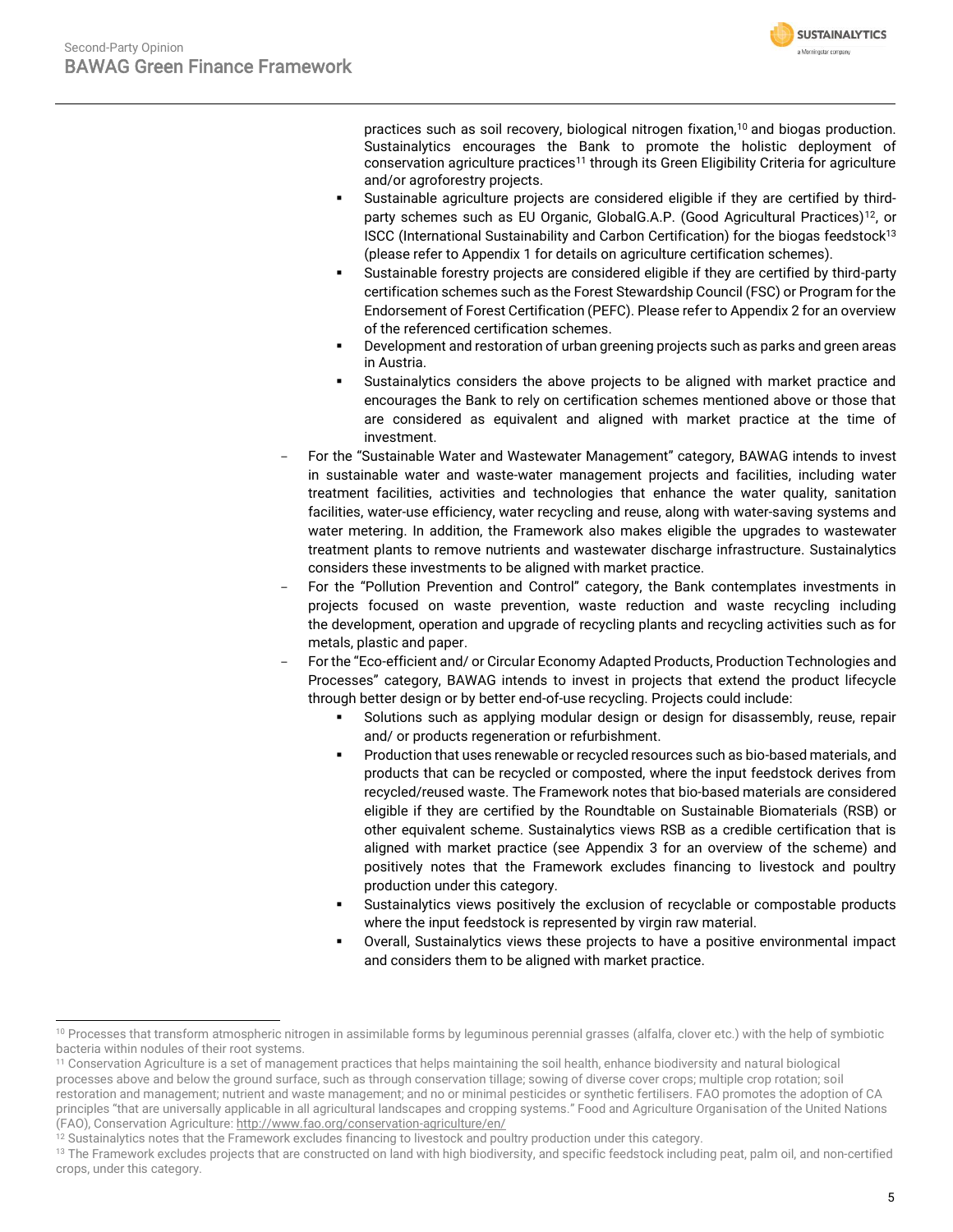

- Project Evaluation and Selection:
	- BAWAG's Green Finance Committee (the "GFC"), which comprises of the Bank's internal departments including, Retail & SME, Investor Relations, Risk Management, Human Resources, Corporate Legal, and Treasury will be responsible for managing, implementing, and updating the Framework.
	- The GFC will be responsible for the evaluation and selection of the projects in compliance with the Framework.
	- BAWAG has in place a board-level "Non-Financial Risk and ESG Committee" to evaluate environmental and social ("E&S") risks. The evaluation is applicable to all allocation decisions made under the Framework. Sustainalytics considers this risk assessment and mitigation process to be strong and to be aligned with market practice. For additional detail see Section 2.
	- Based on the establishment of a Green Finance Committee, Sustainalytics considers this evaluation and selection process to be in line with market practice.
- Management of Proceeds:
	- BAWAG will manage net proceeds of the Green Finance Instruments issued under the Framework on a portfolio basis through the Eligible Loan Portfolio ("Loan Portfolio").
	- BAWAG intends to achieve a level of allocation of the Loan Portfolio which matches or exceeds the balance of net proceeds from its outstanding Green Finance Instruments. Additional Green Loans will be added to the Loan Portfolio to the extent required as the Bank intends to allocate full proceeds within 36 months of the respective issuance.
	- In case the net proceeds from the Green Finance Instruments remain unallocated, BAWAG will hold and/or invest the unallocated proceeds in its treasury liquidity portfolio or in cash or other short-term and liquid instruments. In addition, BAWAG may temporarily use the entire or partial unallocated proceeds for the payment of outstanding indebtedness or other capital management activities.
	- Additionally, for the purposes of this Framework, BAWAG will exclude sectors with a high E&S risk profile such as fossil fuel generation, nuclear energy, and mining businesses. 14
	- Based on the establishment of the Loan Portfolio and the handling of unallocated net proceeds, Sustainalytics considers this process to be in line with market practice.
- Reporting:
	- BAWAG will report on the allocation of net proceeds within one year from the issuance, and then on an annual basis until full allocation. Allocation reporting will include details on balance unallocated funds and the share of financing versus refinancing.
	- Further, BAWAG intends on reporting on impact of projects, where feasible, by using a set of quantitative performance indicators such as GHG emissions avoided per year; energy saved/reduced per year; hectares of land restored, type and tonnes of recycled waste.
	- Both the allocation report and the impact report will be made available on the Bank's website.
	- Based on the commitment to periodically report portfolio allocation along with the reporting on category-wide impact indicators in the Framework, Sustainalytics considers this to be in line with market practice.

#### Alignment with Green Bond Principles 2021 and Green Loan Principles 2021

Sustainalytics has determined that the BAWAG Green Finance Framework aligns to the four core components of the GBP and GLP. For detailed information please refer to Appendix 4: Green Bond/Green Bond Programme External Review Form.

# Section 2: Sustainability Strategy of BAWAG

### Contribution of framework to BAWAG's sustainability strategy

Sustainalytics is of the opinion that BAWAG Group demonstrates a commitment to sustainability driven by its business strategy of "responsible and profitable growth with ESG considerations", <sup>15</sup> as outlined in the Group's Corporate Social Responsibility (CSR) Mission Statement. In line with this mission statement, BAWAG Group has identified key areas of action for its business that include an intention to increase sustainability orientation

<sup>15</sup> BAWAG Group report, "Bawag Group Q3 2020 Earnings- Strategy", at:

<sup>14</sup> In accordance with the IFC Exclusion List, production or trade in alcoholic beverages (except for beer and wine) is excluded. IFC website, "IFC Exclusion List", at: [https://www.ifc.org/wps/wcm/connect/topics\\_ext\\_content/ifc\\_external\\_corporate\\_site/sustainability-at-ifc/company](https://www.ifc.org/wps/wcm/connect/topics_ext_content/ifc_external_corporate_site/sustainability-at-ifc/company-resources/ifcexclusionlist)[resources/ifcexclusionlist](https://www.ifc.org/wps/wcm/connect/topics_ext_content/ifc_external_corporate_site/sustainability-at-ifc/company-resources/ifcexclusionlist)

<https://www.bawaggroup.com/linkableblob/BAWAGGROUP/512988/735e155cb91b52eea74be411136f3a57/q3-2020-earnings-presentation-data.pdf>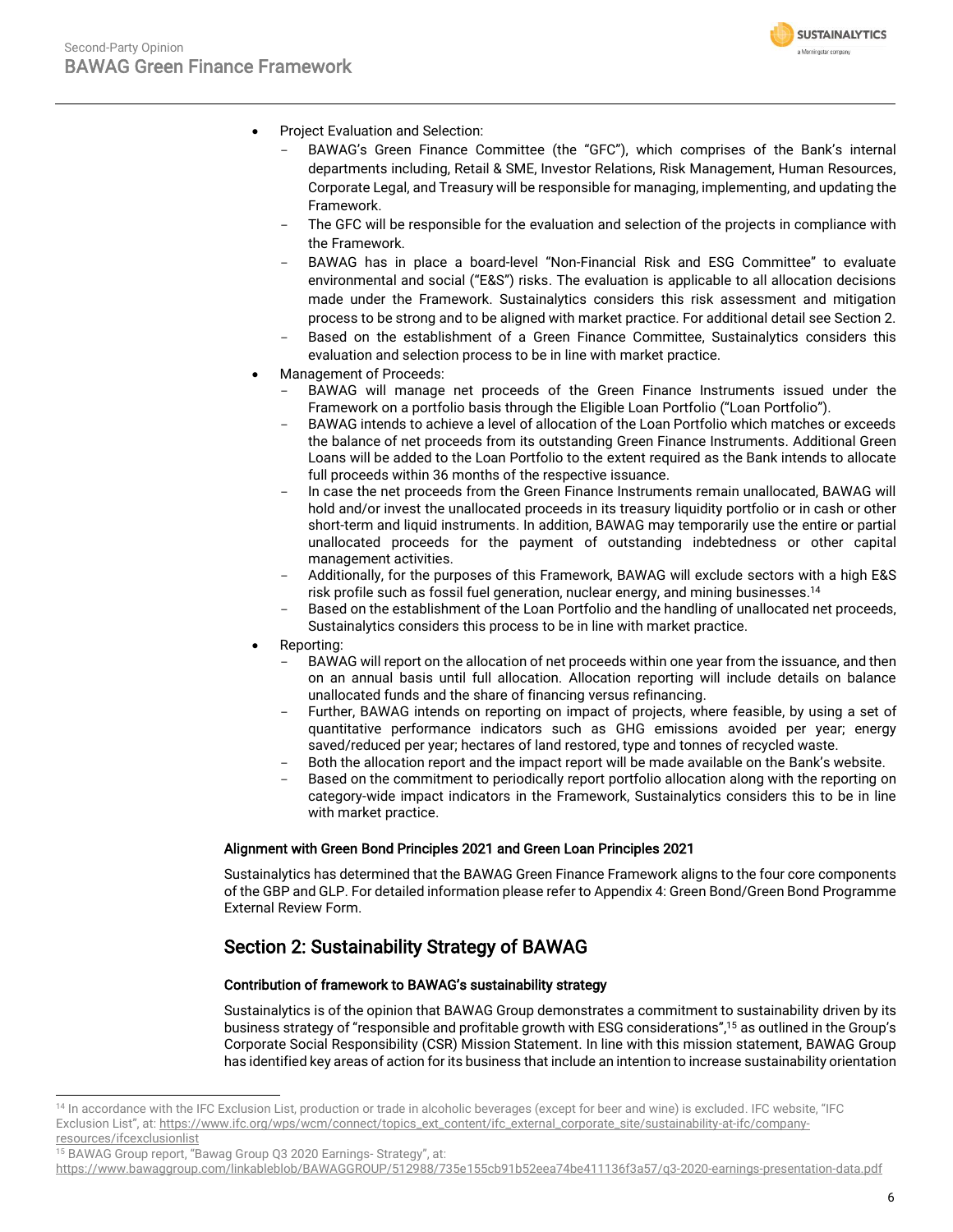

of its financial products and to minimise the environmental impact of its operations, and products and services. 16

Sustainalytics highlights the following points from the Framework for being particularly aligned with the corporate strategy of BAWAG Group:

- In 2019, the sustainable investments portfolio of BAWAG quadrupled since 2018<sup>17</sup> and in early 2020, the Bank made it mandatory to include ESG criteria and impact assessment in its product introduction process with specific focus on the expansion of green energy, electromobility, energy efficiency, reduction of resource consumption, among others.
- In 2020, BAWAG promoted financing of buildings with EPC label A or above in Austria by granting a bonus of €1000 on eligible mortgage loans and promoted consumer loans targeted towards the purchase of energy efficient electrical equipment.

Sustainalytics recognises the Bank's commitment to key sustainability principles and environmental initiatives and encourages it to include quantifiable and time-bound environmental targets for its lending portfolio to further strengthen its sustainability practices, where feasible. In this context, Sustainalytics is of the opinion that the BAWAG Green Finance Framework is aligned with the Group's overall sustainability strategy and initiatives and will further the Bank's action on its key environmental priorities.

#### Well-positioned to address common environmental and social risks associated with the projects

Sustainalytics recognises that while projects financed through issuances under this Framework generally provide environmental and social benefits, they may have some associated environmental and social risks. These risks include, but are not limited to, land and biodiversity concerns associated with construction/ infrastructure projects, improper disposal of site waste, and worker health and safety. Sustainalytics is of the opinion that BAWAG is able to manage and/or mitigate potential risks through implementation of the following practices and regulations.

- BAWAG Group has developed a "lending criteria" document through which it excludes or restricts lending to certain activities and projects, including oil gas projects that are within (or impact) the Arctic National Wildlife Refuge<sup>18</sup> area or any similar Antarctic Refuge, deforestation, burning down of tropical rainforest, fresh lending to palm oil plantation and associated activities, new or expansion of existing nuclear plants, and trading of endangered species for commercial purposes. 19
- BAWAG Group has instituted a board-level "Non-Financial Risk and ESG Committee" which conducts group-wide nonfinancial risk assessment, tracks periodic updates on ESG topics and conducts discussions on group-wide ESG strategy.<sup>20</sup> In addition, the Group intends to tackle portfolio-level E&S risks by training its risk officers and finance departments on ESG topics, including the EU regulatory framework and sustainable investment strategies, and their application in the Group's business decisions. 21
- Projects must comply with the European Union (EU) Environmental Impact Assessment (EIA) Directive (the "Directive") for development projects within the EU. The EIA Directive is aimed at ensuring that projects which are likely to have a significant impact on the environment are adequately assessed before approval. With respect to biodiversity, the Directive instructs that measures must be taken to "avoid, prevent, reduce and, if possible, offset significant adverse effects on the environment, in particular on species and habitats". Concerning land use, the Directive notes that the "EIA shall identify, describe and assess land use related impacts". 22
- Regarding worker health and safety, the EU Directive on Worker Health and Safety ensures minimum safety and health requirements throughout Europe. Employers must "ensure the safety and health of workers in every aspect related to the work." Necessary measures due to be taken by the employers

<sup>16</sup> Ibid.

<sup>17</sup> BAWAG Group report, "Corporate Social Responsibility Report" (p12), at: [https://www.bawaggroup.com/linkableblob/-](https://www.bawaggroup.com/linkableblob/-/501798/a6effcbfebe85097369295c5ab3ea3df/20200319-csr-report-2019-data.pdf)

[<sup>/501798/</sup>a6effcbfebe85097369295c5ab3ea3df/20200319-csr-report-2019-data.pdf](https://www.bawaggroup.com/linkableblob/-/501798/a6effcbfebe85097369295c5ab3ea3df/20200319-csr-report-2019-data.pdf)

<sup>18</sup> Britannica website, "Arctic National Wildlife Refuge", at: <https://www.britannica.com/place/Arctic-National-Wildlife-Refuge>

<sup>19</sup> BAWAG Group document, "Lending criteria", at:

https://www.bawaggroup.com/linkableblob/BAWAGGROUP/522602/d7ced774bd475c3b029c15e7b355a5d0/lending-criteria-data.pdf <sup>20</sup> BAWAG Group report, "Corporate Governance" (p6), at:

[https://www.bawaggroup.com/linkableblob/BAWAGGROUP/495114/7f3a5547213068805a2ca2b55daa5d9e/2020-bawag-group-corporate-governance](https://www.bawaggroup.com/linkableblob/BAWAGGROUP/495114/7f3a5547213068805a2ca2b55daa5d9e/2020-bawag-group-corporate-governance-data.pdf)[data.pdf](https://www.bawaggroup.com/linkableblob/BAWAGGROUP/495114/7f3a5547213068805a2ca2b55daa5d9e/2020-bawag-group-corporate-governance-data.pdf)

<sup>21</sup> BAWAG Group report, "Human Resources" (p4), at:

<https://www.bawaggroup.com/linkableblob/BAWAGGROUP/495086/3ae4b1a578f48c3e82f67e744f7d38ea/hr-development-data.pdf>

 $22$  EU, "Directive 2014/52/EU on the assessment of the effects of certain public and private projects on the environment", (2014), at:

[https://eurlex.europa.eu/legal-content/EN/TXT/?uri=celex%3A32014L0052.](https://eurlex.europa.eu/legal-content/EN/TXT/?uri=celex%3A32014L0052)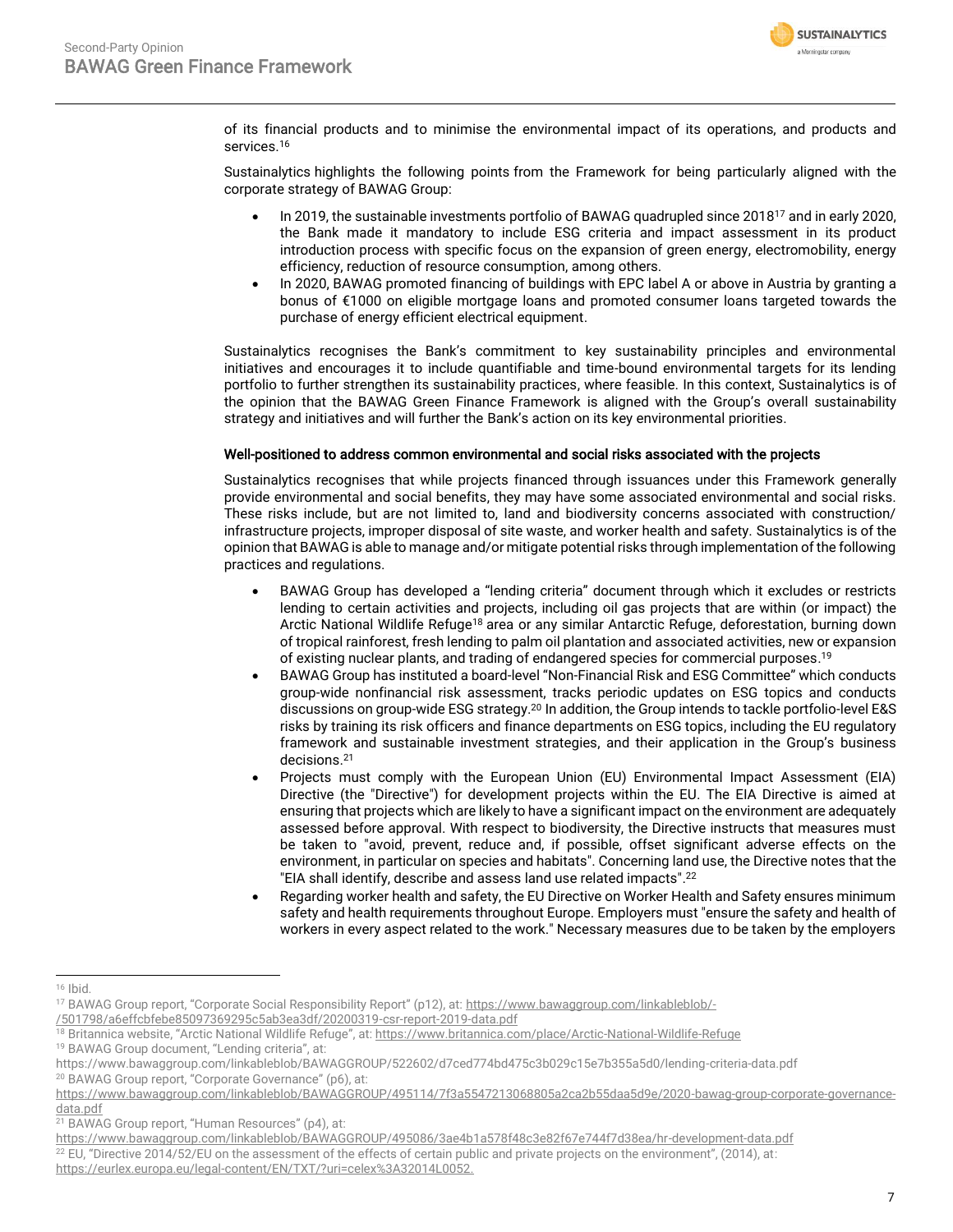

include "prevention of occupational risks and provision of information and training, as well as provision of the necessary organisation and means". 23

• BAWAG has communicated that most projects will be financed in Austria, Germany, and the Netherlands, which are classified as "Designated Countries" under the Equator Principles, a system for environment and social governance, legislation, and institutional capacity aimed at protecting the environment and communities.<sup>24</sup>

Based on these policies, practices, and compliance with EU regulations, Sustainalytics is of the opinion that the Bank has implemented adequate measures and is well-positioned to manage and mitigate environmental and social risks commonly associated with the eligible categories.

## Section 3: Impact of Use of Proceeds

All eight use of proceeds categories are aligned with those recognised by the GBP and GLP. Sustainalytics has focused on three below where the impact is specifically relevant in the local context.

### Importance of residential green buildings in Austria

As part of its commitment to the Paris Climate Agreement, Austria set a national target to become carbonneutral by 2040<sup>25</sup> and follows the EU GHG emission target to reduce its carbon emissions by 40% by 2030, compared to 1990 level.<sup>26</sup> According to a European Parliament report, buildings consume 40% of the overall energy in the EU, and lead to 36% of GHG emissions, making them the largest consumers of energy in the EU.<sup>27</sup> The Austrian Climate and Energy Strategy defines transport and buildings to be the main sector of GHG emission reduction, due to the large potential of emission reduction.<sup>28</sup> In 2016, 35% of the energy consumption for residential buildings in Austria is from fossil fuels. To help reduce the emission from residential housing sector, a Green Electricity Act has passed in 2017 to support the generation of electricity from renewable sources.<sup>29</sup>

Given that more than 35% of the buildings are over 50 years old and 75% are energy inefficient in the EU, renovation is a major contributor to the decarbonisation of the building sector. Nevertheless, the current annual renovation rate across EU member states is between 0.4% to 1.2%, which is significantly low to achieve the EU's emission reduction target. EU's Committee on the Environment encourages member countries to plan for the large-scale renovation of existing buildings and outlines a target of at least doubling the annual renovation rate and striving for 3% renovation rate to reach EU's objective of climate neutrality by 2050.<sup>30,31</sup>

Given the importance of buildings in the reduction of energy use and GHG emissions, Sustainalytics is of the opinion that BAWAG's investment in financing new green buildings and refurbishing existing buildings with at least 30% increase in energy efficiency have the potential to contribute to Austria's GHG emission targets following EU's environmental plan.

#### Importance of renewable energy to mitigate climate change in the EU

To fulfil the goal of the Paris Agreement, the EU has set a target of 32.5% increase in energy efficiency and to reach 32% share of renewable energy. To contribute to the Union's target, Austria is aiming at achieving 100% renewable electricity by 2030 and became the second European country to remove coal from its electricity generation in 2020.<sup>32</sup> The Austrian National Energy and Climate Plan estimates that consumption of electricity is likely to grow by up to 23% in 2030 and 66% in 2050 compared to 2017 level, indicating the importance of clean electricity supply to reach the renewable energy share target. Being a global leader in renewable energy,

<sup>&</sup>lt;sup>23</sup> EU, "Directive 89/391/EEC on the introduction of measures to encourage improvements in the safety and health of workers at work", (1989), at:

[https://eur-lex.europa.eu/legal-content/EN/TXT/PDF/?uri=CELEX:31989L0391&from=FR.](https://eur-lex.europa.eu/legal-content/EN/TXT/PDF/?uri=CELEX:31989L0391&from=FR) 

<sup>&</sup>lt;sup>24</sup> The Equator Principles, "Designated Countries", at: <https://equator-principles.com/designated-countries/>

<sup>&</sup>lt;sup>25</sup> The EnergyMix report, "Austria to Set 2040 Carbon Neutral Target as Greens Join Coalition Government", at:

<https://theenergymix.com/2020/01/06/austria-to-set-2040-carbon-neutral-target-as-greens-join-coalition-government/>

<sup>26</sup> IEA, "Austria 2020 Energy Policy Review", at: <https://www.iea.org/reports/austria-2020>

<sup>&</sup>lt;sup>27</sup> European Parliament, "Report on Maximising the energy efficiency of the EU building stock", 2020, at:

[https://www.europarl.europa.eu/doceo/document/A-9-2020-0134\\_EN.html](https://www.europarl.europa.eu/doceo/document/A-9-2020-0134_EN.html)

<sup>&</sup>lt;sup>28</sup> Austrian Energy Agency, "Energy efficiency trends and policies in Austria", 2018, at: [https://www.odyssee-mure.eu/publications/national](https://www.odyssee-mure.eu/publications/national-reports/energy-efficiency-austria.pdf)[reports/energy-efficiency-austria.pdf](https://www.odyssee-mure.eu/publications/national-reports/energy-efficiency-austria.pdf)

<sup>29</sup> Federal Ministry Republic of Austria, "Integrated National Energy and Climate Plan for Austria", 2019, at:

[https://ec.europa.eu/energy/sites/ener/files/documents/at\\_final\\_necp\\_main\\_en.pdf](https://ec.europa.eu/energy/sites/ener/files/documents/at_final_necp_main_en.pdf)

<sup>&</sup>lt;sup>30</sup> European Parliament, "Report on Maximising the energy efficiency of the EU building stock", 2020, at:

[https://www.europarl.europa.eu/doceo/document/A-9-2020-0134\\_EN.html](https://www.europarl.europa.eu/doceo/document/A-9-2020-0134_EN.html)

<sup>31</sup> European Commission, "2030 climate & energy framework", at: [https://ec.europa.eu/clima/policies/strategies/2030\\_en](https://ec.europa.eu/clima/policies/strategies/2030_en)

<sup>32</sup> Bloomberg, "Austria Ends Coal Era and Commits to More Renewable Energy", 2020, at: [https://www.bloomberg.com/news/articles/2020-04-](https://www.bloomberg.com/news/articles/2020-04-17/austria-ends-coal-era-and-commits-to-more-renewable-energy)

[<sup>17/</sup>austria-ends-coal-era-and-commits-to-more-renewable-energy](https://www.bloomberg.com/news/articles/2020-04-17/austria-ends-coal-era-and-commits-to-more-renewable-energy)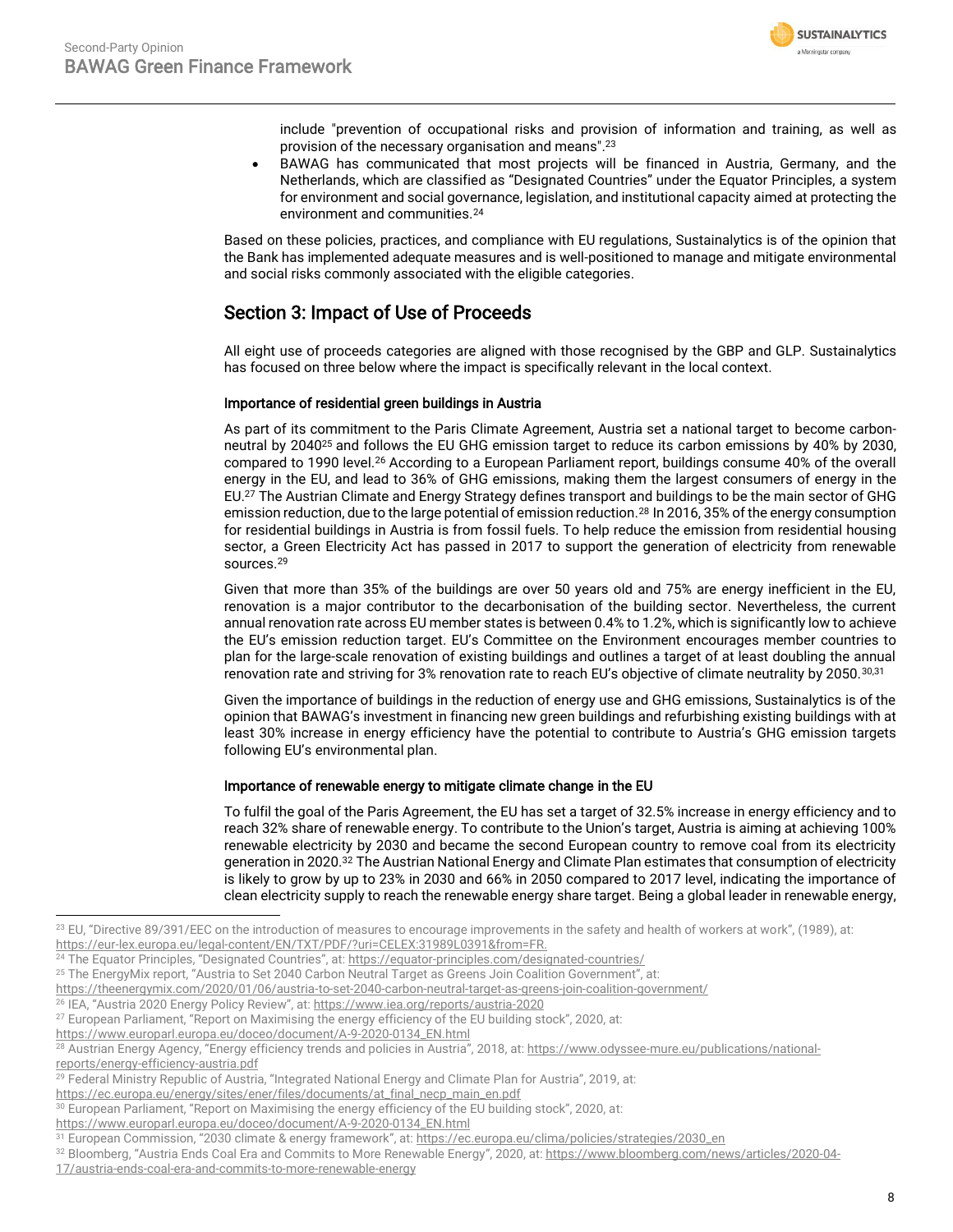

29% of Austria's primary supply comes from renewable sources. 33 Even though hydroelectric power represents about 60% of the renewable energy consumption, wind and solar energy has increased more than 3 times from 2010 to 2019.<sup>34</sup> The growing share of wind and solar power will further require increasing power system flexibility. 35

BAWAG's investment in generation and transmission of renewable energy will support Austria's transition to a smart, flexible and sustainable energy system. As such, Sustainalytics is of the opinion that BAWAG's investments in development of renewable energy can help Austria meet its renewable energy and climaterelated targets.

#### Wastewater treatment as energy cells in Austria

94% of the population in Austria has access to municipal wastewater treatment. Made up by mostly small and medium-sized companies, Austria leads the world's wastewater treatment technology.<sup>36</sup> Besides the main function of processing wastewater, wastewater treatment plants (WWTPs) in Austria also serve as a source of energy. The two major types of energy coming from the WWTPs are chemical energy and thermal energy. Given that thermal energy generated from the WWTPs usually exceeds the on-site demand for energy, there is great potential for the WWPTs to become energy-sufficient.<sup>37</sup>

Given the above context, Sustainalytics is of the opinion that BAWAG's investments in the development and construction of sustainable wastewater management projects can contribute to Austria's transition to a renewable energy supported economy.

<sup>33</sup> IEA, "Austria 2020 Energy Policy Review", at: <https://www.iea.org/reports/austria-2020>

<sup>34</sup> Our World in Data, "Austria: Energy Country Profile", at: <https://ourworldindata.org/energy/country/austria?country=~AUT>

<sup>35</sup> IRENA, "Power system flexibility for the energy transition", 2018, at: [https://www.irena.org/publications/2018/Nov/Power-system-flexibility-for-the](https://www.irena.org/publications/2018/Nov/Power-system-flexibility-for-the-energy-transition)[energy-transition](https://www.irena.org/publications/2018/Nov/Power-system-flexibility-for-the-energy-transition)

<sup>36</sup> Ecotechnology Austria, "Austria provides clean water all over the world with best available technology", at: <https://www.ecotechnology.at/en/content/wastewater-treatment>

<sup>37</sup> F. Kretschmer; G. Neugebauer; R. Kollmann; M. Eder; F. Zach; A. Zottl; M. Narodoslawsky; G. Stoeglehner; T. Ertl , "Resource recovery from wastewater in Austria: wastewater treatment plants as regional energy cells", 2016, at[: https://iwaponline.com/jwrd/article/6/3/421/28213/Resource-recovery](https://iwaponline.com/jwrd/article/6/3/421/28213/Resource-recovery-from-wastewater-in-Austria)[from-wastewater-in-Austria](https://iwaponline.com/jwrd/article/6/3/421/28213/Resource-recovery-from-wastewater-in-Austria)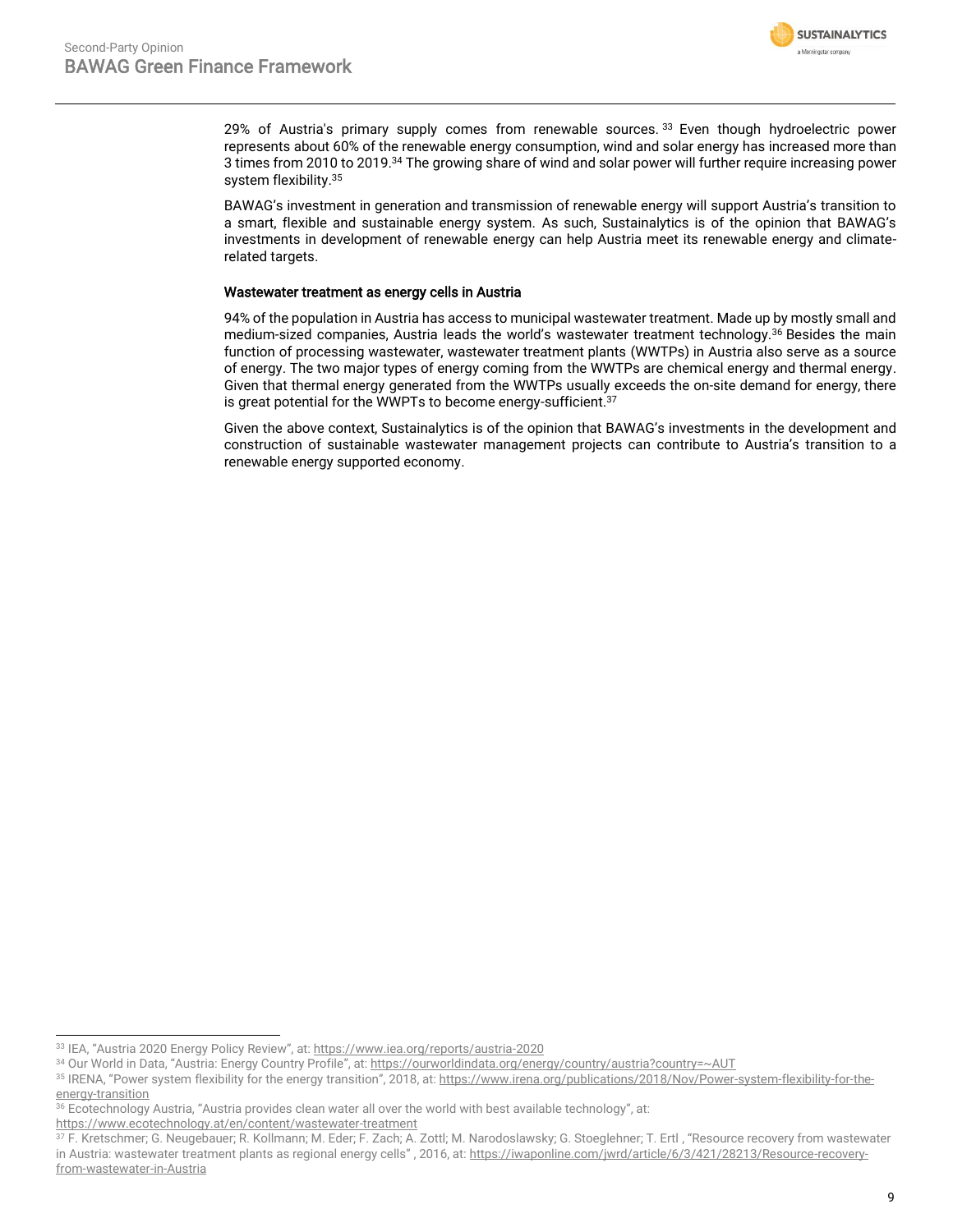

### Alignment with/contribution to SDGs

The SDGs were set in September 2015 by the UN General Assembly and form an agenda for achieving sustainable development by the year 2030. The bonds and loans issued under the BAWAG Green Finance Framework advances the following SDGs and targets:

| <b>Use of Proceeds</b><br>Category                                                                          | <b>SDG</b>                                       | <b>SDG target</b>                                                                                                                                                                                                                                                                                                                                                                                                                                                                                                                       |
|-------------------------------------------------------------------------------------------------------------|--------------------------------------------------|-----------------------------------------------------------------------------------------------------------------------------------------------------------------------------------------------------------------------------------------------------------------------------------------------------------------------------------------------------------------------------------------------------------------------------------------------------------------------------------------------------------------------------------------|
| <b>Green Buildings</b>                                                                                      | 11. Sustainable Cities and<br>Communities        | 11.3 By 2030, enhance inclusive and<br>sustainable urbanisation and capacity for<br>participatory, integrated and sustainable<br>human settlement planning and management<br>in all countries                                                                                                                                                                                                                                                                                                                                           |
| Renewable Energy                                                                                            | 7. Affordable and Clean<br>Energy                | 7.2 By 2030, increase substantially the share of<br>renewable energy in the global energy mix                                                                                                                                                                                                                                                                                                                                                                                                                                           |
| <b>Clean Transportation</b>                                                                                 | 11. Sustainable Cities and<br>Communities        | 11.2 By 2030, provide access to safe,<br>affordable, accessible and sustainable<br>transport systems for all, improving road<br>safety, notably by expanding public transport,<br>with special attention to the needs of those in<br>vulnerable situations, women, children, persons<br>with disabilities and older persons                                                                                                                                                                                                             |
| <b>Energy Efficiency</b>                                                                                    | 7. Affordable and Clean<br>Energy                | 7.3 By 2030, double the global rate of<br>improvement in energy efficiency                                                                                                                                                                                                                                                                                                                                                                                                                                                              |
| Environmentally<br>sustainable management<br>of living natural<br>resources and land use                    | 11. Sustainable Cities and<br>Communities        | 11.a Support positive economic, social and<br>environmental links between urban, per-urban<br>and rural areas by strengthening national and<br>regional development planning                                                                                                                                                                                                                                                                                                                                                            |
| Sustainable Water and<br>Wastewater<br>Management                                                           | 6. Clean Water and<br>Sanitation                 | 6.3 By 2030, improve water quality by reducing<br>pollution, eliminating dumping and minimising<br>release of hazardous chemicals and materials,<br>halving the proportion of untreated wastewater<br>and substantially increasing recycling and safe<br>reuse globally<br>6.4 By 2030, substantially increase water-use<br>efficiency across all sectors and ensure<br>sustainable withdrawals and supply of<br>freshwater to address water scarcity and<br>substantially reduce the number of people<br>suffering from water scarcity |
| Pollution prevention and<br>control                                                                         | 11. Sustainable Cities and<br>Communities        | 11.6 By 2030, reduce the adverse per capita<br>environmental impact of cities, including by<br>paying special attention to air quality and<br>municipal and other waste management                                                                                                                                                                                                                                                                                                                                                      |
| Eco-efficient and / or<br>circular economy<br>adapted products,<br>production technologies<br>and processes | 12. Responsible<br>Consumption and<br>Production | 12.5 By 2030, substantially reduce waste<br>generation through prevention, reduction,<br>recycling and reuse                                                                                                                                                                                                                                                                                                                                                                                                                            |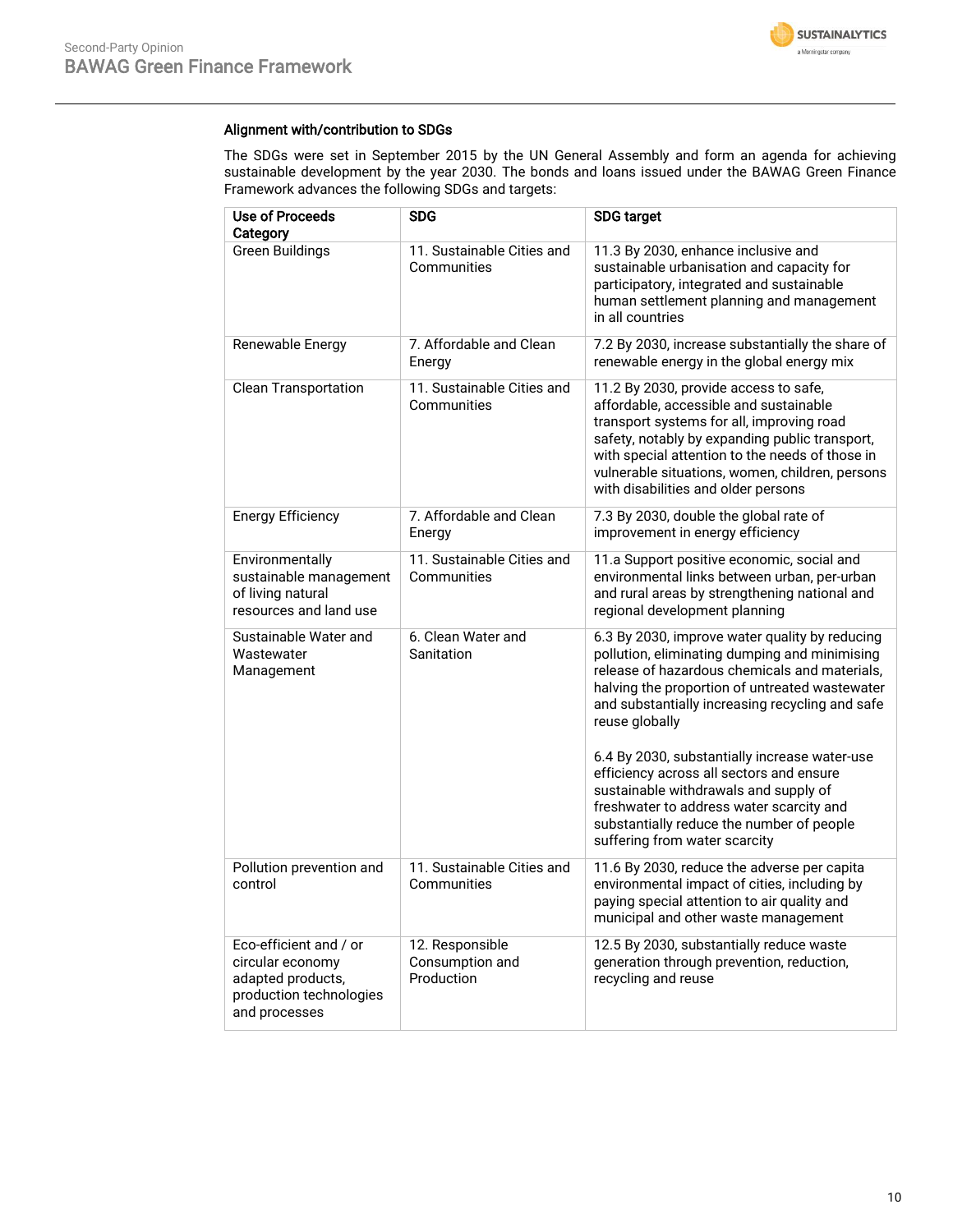

# Conclusion

BAWAG has developed the BAWAG Green Finance Framework under which it will issue bearer and registered bonds, promissory notes and other debt or financing instruments and the use of proceeds to finance eligible projects. Sustainalytics considers that the projects funded by the green finance proceeds are expected to provide positive environmental impact.

The BAWAG Green Finance Framework outlines a process by which proceeds will be tracked, allocated, and managed, and commitments have been made for reporting on the allocation and impact of the use of proceeds. Furthermore, Sustainalytics believes that the Framework is aligned with the overall sustainability strategy of the company and that the green use of proceed categories will contribute to the advancement of the UN SDGs 6, 7, 11, and 12. Additionally, Sustainalytics is of the opinion that BAWAG has adequate measures to identify, manage and mitigate environmental and social risks commonly associated with the eligible projects funded by the use of proceeds.

<span id="page-10-0"></span>Based on the above, Sustainalytics is confident that BAWAG Group is well-positioned to issue green finance instruments and that the Framework is robust, transparent, and in alignment with the four core components of the Green Bond Principles 2021 and Green Loan Principles 2021.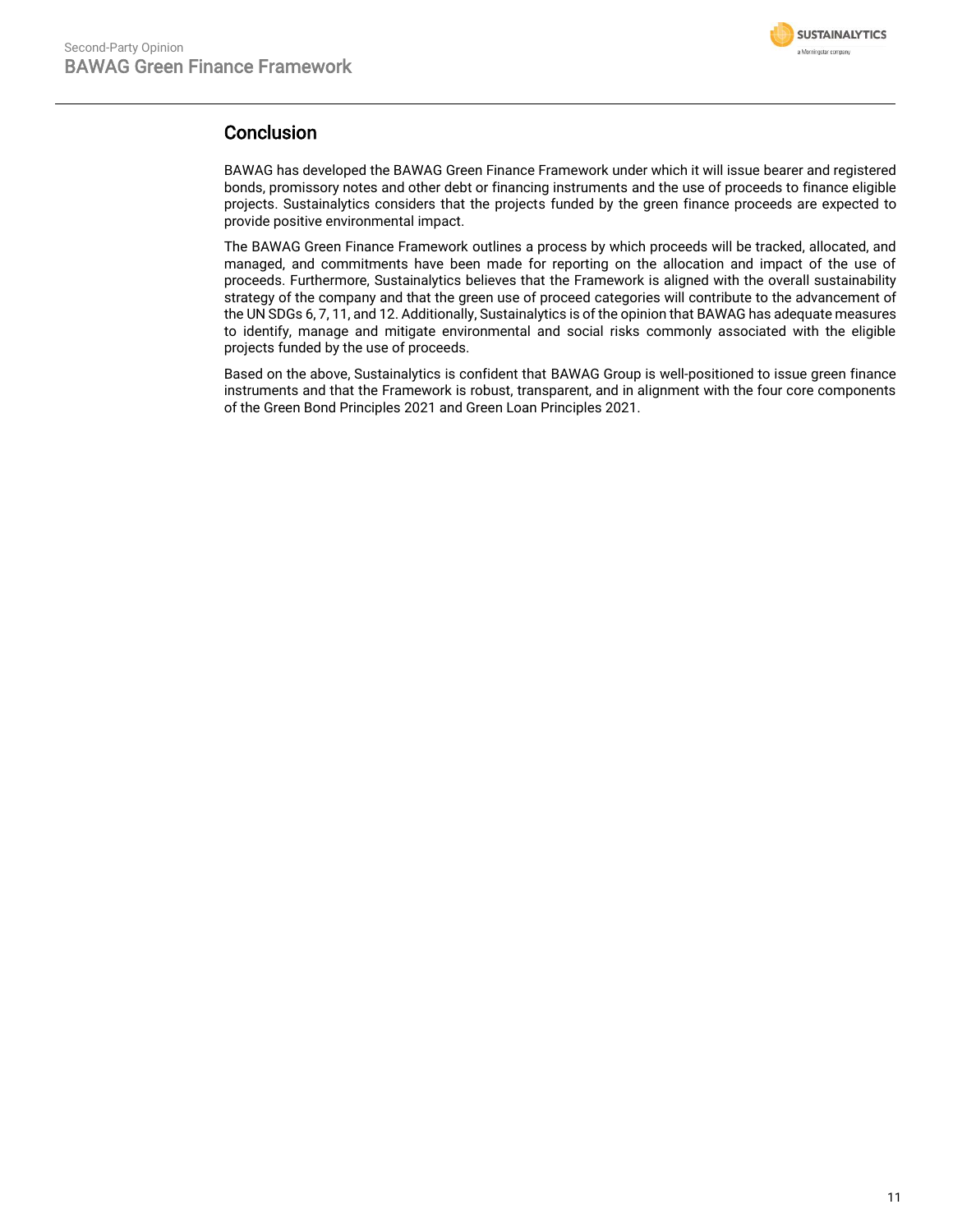

# Appendices

# Appendix 1: Overview and Assessment of Agricultural Certifications

|                                                        | EU Organic <sup>38</sup>                                                                                                                                                                                                                                                                                                                                                                                                                             | GLOBALG.A.P.39                                                                                                                                                                                                                                                                                                                                                                                                                                                                                    | ISCC <sup>40</sup>                                                                                                                                                                                                                                                                                                                                                                                                                                                                               |
|--------------------------------------------------------|------------------------------------------------------------------------------------------------------------------------------------------------------------------------------------------------------------------------------------------------------------------------------------------------------------------------------------------------------------------------------------------------------------------------------------------------------|---------------------------------------------------------------------------------------------------------------------------------------------------------------------------------------------------------------------------------------------------------------------------------------------------------------------------------------------------------------------------------------------------------------------------------------------------------------------------------------------------|--------------------------------------------------------------------------------------------------------------------------------------------------------------------------------------------------------------------------------------------------------------------------------------------------------------------------------------------------------------------------------------------------------------------------------------------------------------------------------------------------|
| Background<br>Clear positive impact                    | The EU Organic Farming is a European<br>wide label organised under the<br>European Commission's Council<br>Regulation (EC) no 834/2007. The<br>regulation covers the organic<br>production and labelling of organic<br>products including live or unprocessed<br>agricultural projects, processed<br>agricultural products for use of food,<br>feed, and vegetative propagating<br>material and seeds for cultivation.<br>Promotion of a sustainable | Promoting sustainable agriculture<br>practices, including for crops,<br>livestock, and aquaculture.<br>Promoting sustainable agriculture                                                                                                                                                                                                                                                                                                                                                          | International Sustainability and Carbon<br>Certification ("ISCC") is a German<br>certification system that provides<br>sustainability solutions for traceable<br>and deforestation-free supply chains<br>of agricultural, forestry, waste and/or<br>residue raw materials, non-bio<br>renewables and recycled carbon<br>materials and fuels.<br>Promoting sustainable supply chain                                                                                                               |
|                                                        | management system that respects<br>nature's systems, contributes to<br>biological diversity, uses energy<br>responsibly, respects high animal<br>welfare standards.                                                                                                                                                                                                                                                                                  | practices, including for crops,<br>livestock, and aquaculture.                                                                                                                                                                                                                                                                                                                                                                                                                                    | practices.                                                                                                                                                                                                                                                                                                                                                                                                                                                                                       |
| Minimum standards                                      | The EU Organic Farming system<br>prohibits the use of GMOs (minimum<br>95% GMO free), the use of ionising<br>radiation and sets core requirements<br>for plant production, production rules<br>for seaweed, livestock production<br>rules, production rules for aquaculture<br>animals.                                                                                                                                                              | The GLOBALG.A.P. standard places a<br>high degree of emphasis on the<br>implementation of management plans<br>and procedures, with a<br>correspondingly lower focus on<br>quantitative targets.<br>Assessment criteria are classified as<br>"major must", "minor must", or<br>"recommendation", indicating the<br>priority placed on highly important<br>components of the standard. All major<br>musts need to be met to receive<br>certification.                                               | The ISCC system has core<br>sustainability criteria requirements<br>that must be met. In addition to the<br>core requirements of ISCC PLUS,<br>voluntary add-ons can be added to<br>adapt ISCC PLUS certificates to meet<br>specific market requirements.<br>Verification of GHG emissions is<br>considered voluntary and can be<br>added by applying as an add-on.                                                                                                                              |
| Scope of certification or<br>programme                 | The EU Organic Farming system<br>addresses key risks such as<br>substance use (e.g. pesticides, soluble<br>fertilisers, soil conditioners or plant<br>protection products), the maintenance<br>and enhancement of soil life, natural<br>soil fertility, soil stability and<br>biodiversity, preventing and combating<br>soil damage (compaction, erosion).                                                                                           | The integrated standard requires<br>assessment of waste & pollution<br>management, environmental impact,<br>water use, site productivity, and energy<br>efficiency.<br>The aquaculture and livestock<br>standards additionally cover four<br>pillars laid out by the FAO<br>(aquaculture: food safety,<br>environment, workers, animal welfare;<br>livestock: resource use efficiency,<br>conservation, rural livelihoods,<br>community and ecosystem resilience,<br>and responsible management). | Different certifications are available<br>(ISCC PLUS, ISCC EU, ISCC Solid<br>Biomass NL and ISCC Non-GMO)<br>depending on the type of market<br>suppliers are targeting; food, bio-<br>based products, feed and energy.<br>Within each specific certification,<br>different types of agricultural<br>materials are covered.<br>ISCC PLUS includes all types of<br>agricultural and forestry raw materials,<br>waste and residues, non-bio<br>renewables, recycled carbon materials<br>and fuels. |
| Verification of standards<br>and risk mitigation       | Certified entities undergo audits to<br>ensure compliance with criteria and<br>continuous improvement at least once<br>a year, or more often based on a risk<br>assessment.                                                                                                                                                                                                                                                                          | GlobalG.A.P. approves certification<br>bodies, which can then in turn carry<br>out audits and verification.<br>Certification is valid for one year.                                                                                                                                                                                                                                                                                                                                               | Certified entities undergo third party<br>verifications audits to ensure<br>compliance with the sustainability<br>requirements existing based on legal<br>requirements or voluntary agreements.                                                                                                                                                                                                                                                                                                  |
| Third party expertise and<br>multi-stakeholder process | The EU Organic Farming<br>is a<br>government-based standard resulting<br>from public consultations and third-<br>party deliberations in line with the                                                                                                                                                                                                                                                                                                | Developed based on guidelines<br>published by the UN FAO, GlobalG.A.P.<br>is administered by an independent not-<br>for-profit agency.                                                                                                                                                                                                                                                                                                                                                            | Standard setting is aligned with the UN<br>Global Compact, the ISEAL Standard<br>Setting Code and ISAE 3000.                                                                                                                                                                                                                                                                                                                                                                                     |

<sup>38</sup> European Commission, Organics at a glance: https://ec.europa.eu/info/food-farming-fisheries/farming/organic-farming/organics-glance\_en

<sup>39</sup> https://www.globalgap.org/uk\_en/

<sup>&</sup>lt;sup>40</sup> International Sustainability Carbon Certification (ISCC)[: https://www.iscc-system.org/](https://www.iscc-system.org/)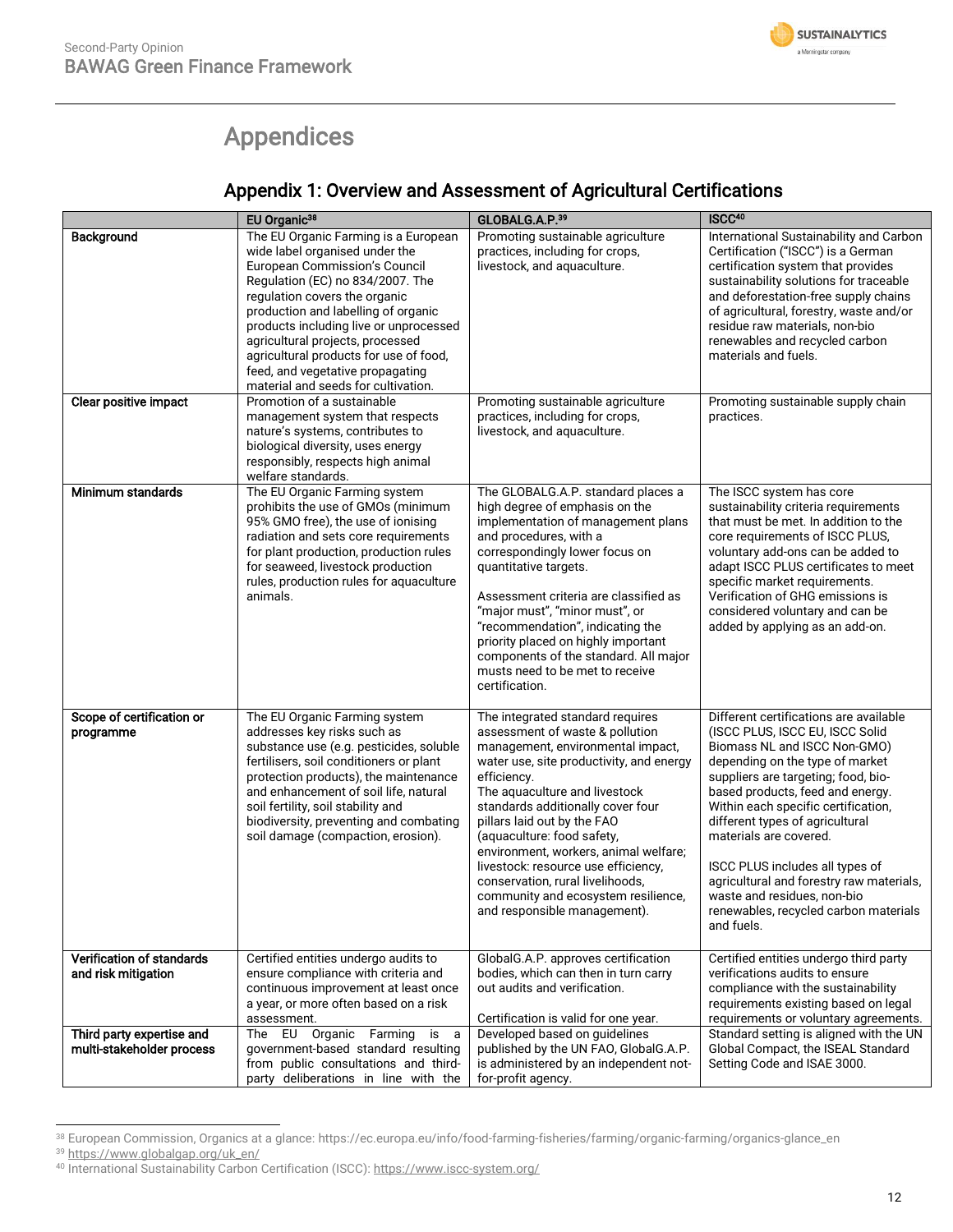

|                            | Commission's<br>typical<br>European<br>legislative approach. |                     |              |
|----------------------------|--------------------------------------------------------------|---------------------|--------------|
| <b>Performance Display</b> | ****                                                         | <b>GLOBALG.A.P.</b> | ainaz<br>ISC |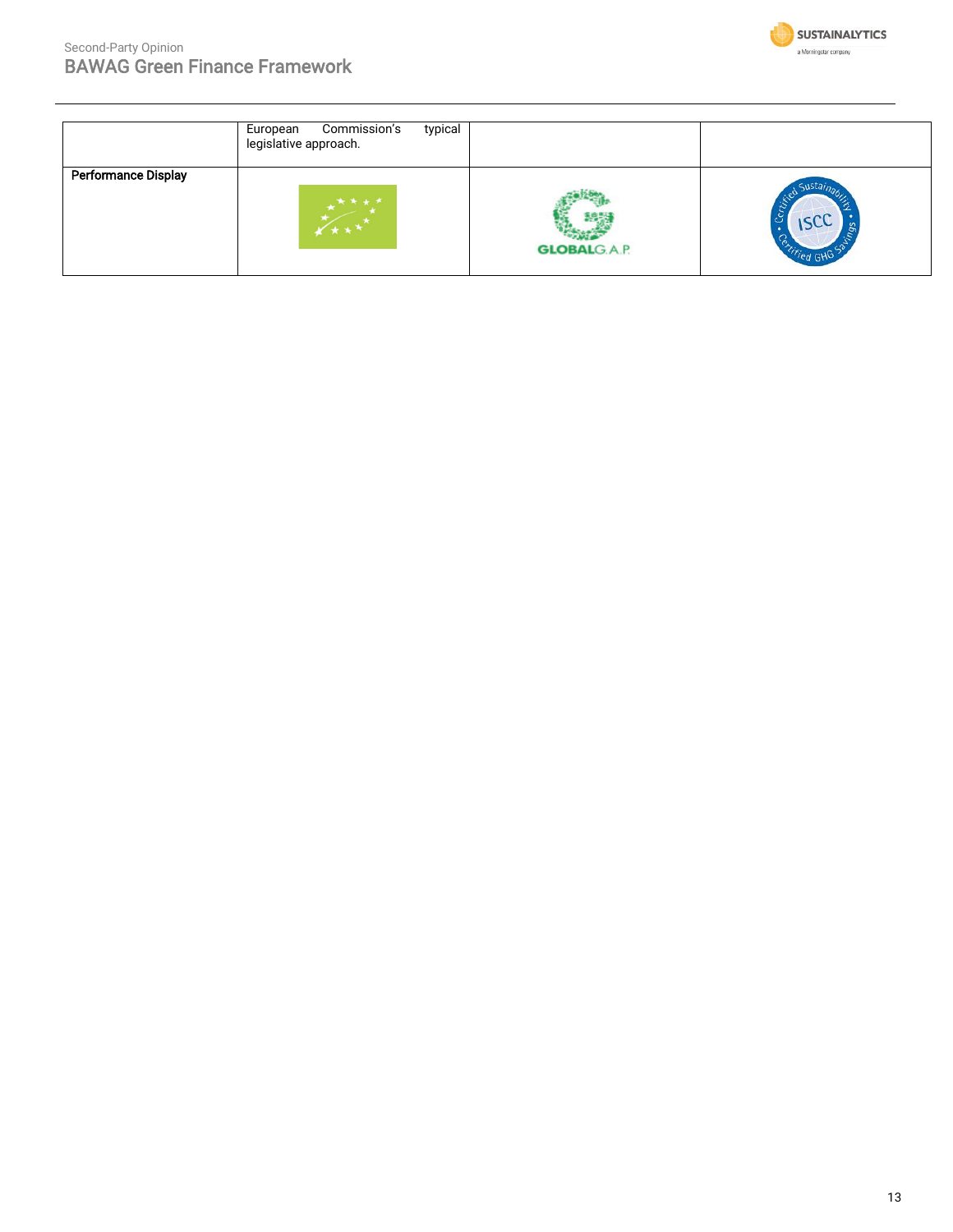

# Appendix 2: Overview of Referenced Forestry Certifications

|                         | FSC <sup>41</sup>                                                                                                                                                                                                                                                                                                                                                                                                                                                                                                                                                                                                                                                                                                                                                                                                                                                                                                                                                                                                                                                                                                                                                                                                                                                                      | <b>PEFC42.43</b>                                                                                                                                                                                                                                                                                                                                                                                                                                                                                                                                                                                                                                                                                                                                                                                                                                                                                                                                                                                                                         |
|-------------------------|----------------------------------------------------------------------------------------------------------------------------------------------------------------------------------------------------------------------------------------------------------------------------------------------------------------------------------------------------------------------------------------------------------------------------------------------------------------------------------------------------------------------------------------------------------------------------------------------------------------------------------------------------------------------------------------------------------------------------------------------------------------------------------------------------------------------------------------------------------------------------------------------------------------------------------------------------------------------------------------------------------------------------------------------------------------------------------------------------------------------------------------------------------------------------------------------------------------------------------------------------------------------------------------|------------------------------------------------------------------------------------------------------------------------------------------------------------------------------------------------------------------------------------------------------------------------------------------------------------------------------------------------------------------------------------------------------------------------------------------------------------------------------------------------------------------------------------------------------------------------------------------------------------------------------------------------------------------------------------------------------------------------------------------------------------------------------------------------------------------------------------------------------------------------------------------------------------------------------------------------------------------------------------------------------------------------------------------|
| <b>Background</b>       | Founded in 1993 after the 1992 Earth Summit in Rio failed<br>to produce any international agreements to fight against<br>deforestation, FSC aims to promote sustainable forest<br>management practice.                                                                                                                                                                                                                                                                                                                                                                                                                                                                                                                                                                                                                                                                                                                                                                                                                                                                                                                                                                                                                                                                                 | PEFC was founded in 1999 in response to the specific<br>requirements of small- and family forest owners as an<br>international umbrella organisation providing independent<br>assessment, endorsement and recognition of national<br>forest certification systems.                                                                                                                                                                                                                                                                                                                                                                                                                                                                                                                                                                                                                                                                                                                                                                       |
| <b>Basic Principles</b> | Compliance with laws and FSC principles<br>$\bullet$<br>Tenure and use rights and responsibilities<br>$\bullet$<br>Indigenous peoples' rights<br>$\bullet$<br>Community relations and workers' rights<br>$\bullet$<br>Benefits from the forests<br>$\bullet$<br>Environmental impact<br>٠<br>Management plans<br>$\bullet$<br>Monitoring and assessment<br>$\bullet$<br>Special sites - high conservation value forests<br>$\bullet$<br>(HCVF)<br>Plantations<br>$\bullet$                                                                                                                                                                                                                                                                                                                                                                                                                                                                                                                                                                                                                                                                                                                                                                                                             | Maintenance and appropriate enhancement of forest<br>$\bullet$<br>resources and their contribution to the global carbon<br>cycle<br>Maintenance and enhancement of forest ecosystem<br>$\bullet$<br>health and vitality<br>Maintenance and encouragement of productive<br>$\bullet$<br>functions of forests (wood and no-wood)<br>Maintenance, conservation and appropriate<br>$\bullet$<br>enhancement of biological diversity in forest<br>ecosystems<br>Maintenance and appropriate enhancement of<br>$\bullet$<br>protective functions in forest management (notably<br>soil and water)<br>Maintenance of socioeconomic functions and<br>$\bullet$<br>conditions<br>Compliance with legal requirements<br>$\bullet$                                                                                                                                                                                                                                                                                                                  |
| Governance              | The General Assembly, consisting of all FSC members,<br>highest<br>decision-making<br>constitutes<br>the<br>body.<br>At the General Assembly, motions are proposed by one<br>member, seconded by two more, and deliberated and<br>voted on by all members. Members are entitled to vote to<br>amend the bylaws, initiate new policies, and clarify,<br>amend or overturn a policy decision by the board.<br>Members apply to join one of three chambers $-$<br>environmental, social, or economic - that are further<br>divided into northern and southern sub-chambers.<br>Each chamber holds 33.3% of the weight in votes, and<br>within each chamber the votes are weighted so that the<br>North and South hold an equal portion of authority, to<br>ensure influence is shared equitably between interest<br>groups and countries with different levels of economic<br>development.<br>The votes of all individual members in each sub-chamber<br>represent 10% of the total vote of the sub-chamber, while<br>the votes of organisational members make up the other<br>90%.<br>The members vote for the board of directors, which is<br>accountable to the members. There is an international<br>board elected by all members and a US board, elected by<br>the US-based members. | PEFC's governance structure is formed by the General<br>Assembly (GA) which is the highest authority and decision-<br>making body. It is made up of all PEFC members, including<br>national and international stakeholders.<br>Members vote on key decisions including endorsements,<br>international standards, new members, statutes and<br>budgets. All national members have between one and<br>seven votes, depending on membership fees, while<br>international stakeholder members have one vote each.<br>The Board of Directors supports the work of the GA and<br>together the GA and the Board make the formal approval<br>of final draft standards. Standards are developed by<br>working groups.<br>In general, PEFC's governance structure is more<br>representative of industry and government stakeholders<br>than of social or environmental groups, which gives<br>industry and governments more influence in the decision-<br>making process. However, the organisation does include<br>stakeholders from all sectors. |
| Scope                   | FSC is a global, multi-stakeholder owned system. All FSC<br>standards and policies are set by a consultative process.<br>There is an FSC Global standard and for certain countries<br>FSC National standards. Economic, social, and<br>environmental interests have equal weight in the                                                                                                                                                                                                                                                                                                                                                                                                                                                                                                                                                                                                                                                                                                                                                                                                                                                                                                                                                                                                | Multi-stakeholder participation is required in the<br>governance of national schemes as well as in the<br>standard-setting process. Standards and normative<br>documents are reviewed periodically at intervals that do<br>not exceed five years. The PEFC Standard Setting standard                                                                                                                                                                                                                                                                                                                                                                                                                                                                                                                                                                                                                                                                                                                                                     |

<sup>41</sup> Forest Stewardship Council, FSC: https://ca.fsc.org/en-ca

42 The Brazilian Forest Certification Program (CERFLOR) was formally endorsed by PEFC in 2005 and has since formed alignment. As such,

Sustainalytics' analysis of PEFC's framework, guidelines and credibility can be applied to CERFLOR. See more, at: [https://www.pefc.org/discover](https://www.pefc.org/discover-pefc/our-pefc-members/national-members/brazilian-forest-certification-programme-cerflor)[pefc/our-pefc-members/national-members/brazilian-forest-certification-programme-cerflor](https://www.pefc.org/discover-pefc/our-pefc-members/national-members/brazilian-forest-certification-programme-cerflor)

<sup>43</sup> Programme for the Endorsement of Forest Certification, PEFC: https://www.pefc.org/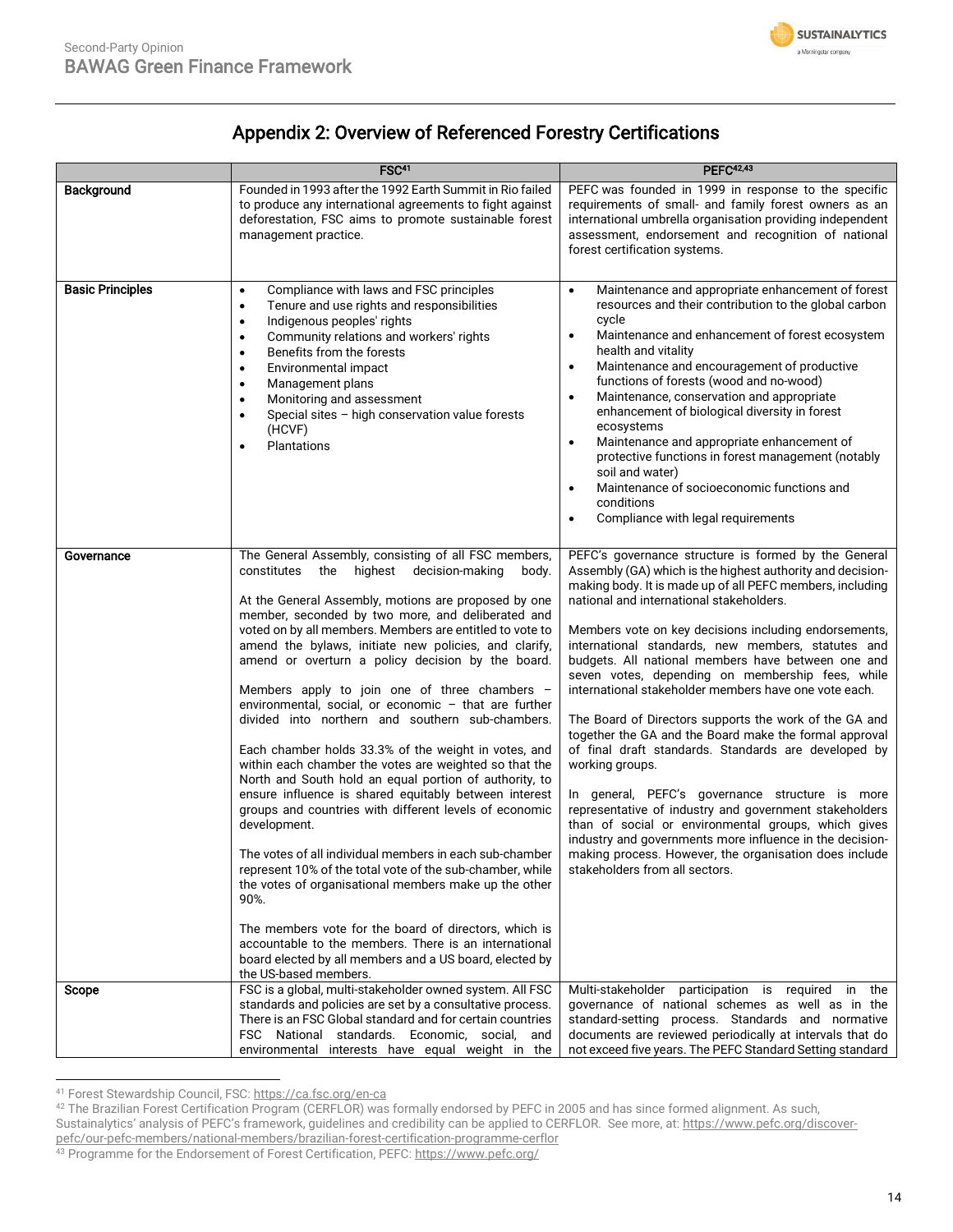

| <b>Chain-of-Custody</b>    | standard setting process. FSC follows the ISEAL Code of<br>Good Practice for Setting Social and Environmental<br>Standards.<br>The Chain-of-Custody (CoC) standard is evaluated<br>$\bullet$<br>by a third-party body that is accredited by FSC and<br>compliant with international standards.<br>CoC standard includes procedures for tracking<br>٠<br>wood origin.<br>CoC standard includes specifications for the<br>$\bullet$<br>physical separation of certified and non-certified<br>wood, and for the percentage of mixed content<br>(certified and non-certified) of products.<br>CoC certificates state the geographical location of<br>$\bullet$<br>the producer and the standards against which the<br>process was evaluated. Certificates also state the<br>starting and finishing point of the CoC.                                                                                                                 | is based on ISO/IEC Code for good practice for<br>standardisation (Guide 59) <sup>44</sup> and the ISEAL Code of Good<br>Practice for Setting Social and Environmental Standards.<br>$\bullet$<br>Quality or environmental management systems (ISO<br>9001:2008 or ISO 14001:2004 respectively) may be<br>used to implement the minimum requirements for<br>chain-of-custody management systems required by<br>PEFC.<br>Only accredited certification bodies can undertake<br>$\bullet$<br>certification.<br>CoC requirements include specifications for physical<br>$\bullet$<br>separation of wood and percentage-based methods<br>for products with mixed content.<br>The CoC standard includes specifications for<br>$\bullet$<br>tracking and collecting and maintaining<br>documentation about the origin of the materials.<br>The CoC standard includes specifications for the<br>$\bullet$<br>physical separation of certified and non-certified<br>wood.<br>The CoC standard includes specifications about<br>$\bullet$<br>procedures for dealing with complains related to<br>participant's chain of custody. |
|----------------------------|----------------------------------------------------------------------------------------------------------------------------------------------------------------------------------------------------------------------------------------------------------------------------------------------------------------------------------------------------------------------------------------------------------------------------------------------------------------------------------------------------------------------------------------------------------------------------------------------------------------------------------------------------------------------------------------------------------------------------------------------------------------------------------------------------------------------------------------------------------------------------------------------------------------------------------|-------------------------------------------------------------------------------------------------------------------------------------------------------------------------------------------------------------------------------------------------------------------------------------------------------------------------------------------------------------------------------------------------------------------------------------------------------------------------------------------------------------------------------------------------------------------------------------------------------------------------------------------------------------------------------------------------------------------------------------------------------------------------------------------------------------------------------------------------------------------------------------------------------------------------------------------------------------------------------------------------------------------------------------------------------------------------------------------------------------------------|
| Non-certified wood sources | FSC's<br>Controlled<br>Standard<br>Wood<br>establishes<br>requirements to participants to establish supply-chain<br>control systems, and documentation to avoid sourcing<br>materials from controversial sources, including:<br>Illegally harvested wood, including wood that<br>a.<br>is harvested without legal authorisation, from<br>protected areas, without payment of<br>appropriate taxes and fees, using fraudulent<br>papers and mechanisms, in violation of CITES<br>requirements, and others,<br>Wood harvested in violation of traditional and<br>b.<br>civil rights,<br>Wood harvested in forests where high<br>c.<br>conservation values are threatened by<br>management activities,<br>Wood harvested in forests being converted<br>d.<br>from forests and other wooded ecosystems to<br>plantations or non-forest uses,<br>Wood from management units in which<br>е.<br>genetically modified trees are planted. | The PEFC's Due Diligence System requires participants to<br>establish systems to minimise the risk of sourcing raw<br>materials from:<br>forest management activities that do not<br>a.<br>comply with local, national or international laws<br>related to:<br>operations and harvesting, including<br>$\circ$<br>land use conversion,<br>management of areas with<br>$\circ$<br>designated high environmental and<br>cultural values,<br>protected and endangered species,<br>O<br>including CITES species,<br>health and labor issues,<br>O<br>indigenous peoples' property, tenure<br>$\circ$<br>and use rights.<br>payment of royalties and taxes.<br>$\circ$<br>genetically modified organisms,<br>b.<br>forest conversion, including conversion of<br>c.<br>primary forests to forest plantations.                                                                                                                                                                                                                                                                                                                |
| Accreditation/verification | FSC-accredited Certification Bodies (CB) conduct an<br>initial assessment, upon successful completion<br>companies are granted a 5-year certificate. Companies<br>must undergo an annual audit every year and a<br>reassessment audit every 5 years. Certification Bodies<br>undergo annual audits from Accreditation Services<br>International (ASI) to ensure conformance with ISO<br>standard requirements.                                                                                                                                                                                                                                                                                                                                                                                                                                                                                                                   | Accreditation is carried out by an accreditation body (AB).<br>Like a certification body checks a company meets the<br>PEFC standard, the accreditation body checks that a<br>certification body meets specific PEFC and ISO<br>requirements. Through the accreditation process PEFC<br>has assurance that certification bodies are independent<br>and impartial, that they follow PEFC certification<br>procedures.<br>PEFC does not have their own accreditation body. Like with<br>the majority of ISO based certifications, PEFC relies on<br>national ABs under the umbrella of the International<br>Accreditation Forum (IAF). National ABs need to be a<br>member of the IAF, which means they must follow IAF's<br>rules and regulations.                                                                                                                                                                                                                                                                                                                                                                       |

<sup>44</sup> ISO, ISO/IEC Guide 59:2019:<https://www.iso.org/standard/23390.html>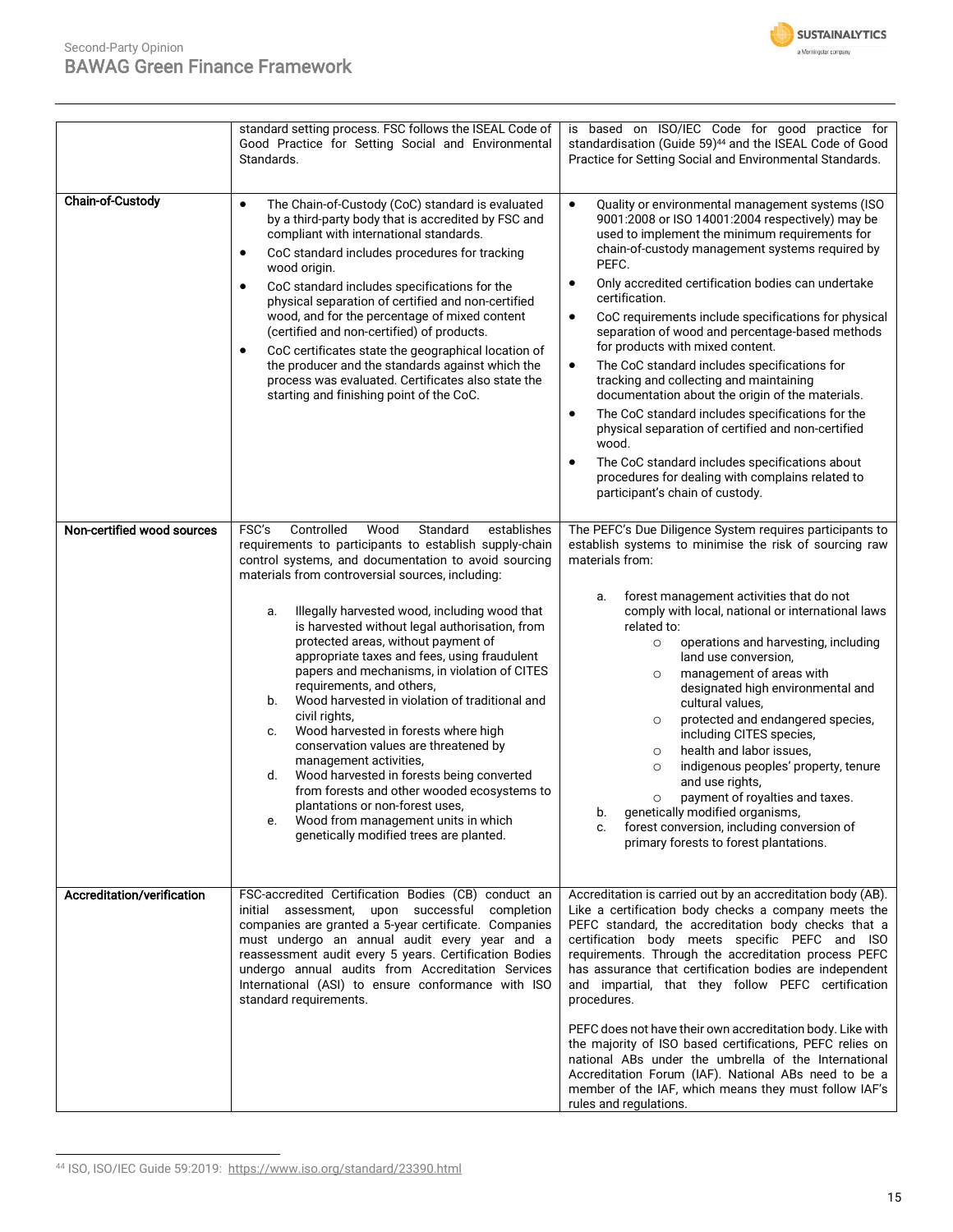

| Conclusion | Sustainalytics views both FSC and PEFC as being robust, credible standards that are based on comprehensive                                     |  |  |
|------------|------------------------------------------------------------------------------------------------------------------------------------------------|--|--|
|            | principles and criteria that are aligned with ISO. Both schemes have received praise for their contribution to sustainable                     |  |  |
|            | forest management practices <sup>45</sup> and both have also faced criticism from civil society actors. <sup>46,47</sup> In certain instances, |  |  |
|            | these standards go above and beyond national regulation and are capable of providing a high level of assurance that                            |  |  |
|            | sustainable forest management practices are in place. However, in other cases, the standards are similar or equal to                           |  |  |
|            | national legislation and provide little additional assurance. Ultimately, the level of assurance that can be provided by                       |  |  |
|            | either scheme is contingent upon several factors including the certification bodies conducting audits, national                                |  |  |
|            | regulations and local context.                                                                                                                 |  |  |

<sup>45</sup> FESPA, FSC, PEFC and ISO 38200[: https://www.fespa.com/en/news-media/blog/fsc-pefc-and-iso-38200](https://www.fespa.com/en/news-media/blog/fsc-pefc-and-iso-38200)

<sup>46</sup> Yale Environment 360, Greenwashed Timber: How Sustainable Forest Certification Has Failed: [https://e360.yale.edu/features/greenwashed-timber](https://e360.yale.edu/features/greenwashed-timber-how-sustainable-forest-certification-has-failed)[how-sustainable-forest-certification-has-failed](https://e360.yale.edu/features/greenwashed-timber-how-sustainable-forest-certification-has-failed)

<sup>&</sup>lt;sup>47</sup> EIA, PEFC: A Fig Leaf for Stolen Timber: <u>https://eia-global.org/blog-posts/PEFC-fig-leaf-for-stolen-timber</u>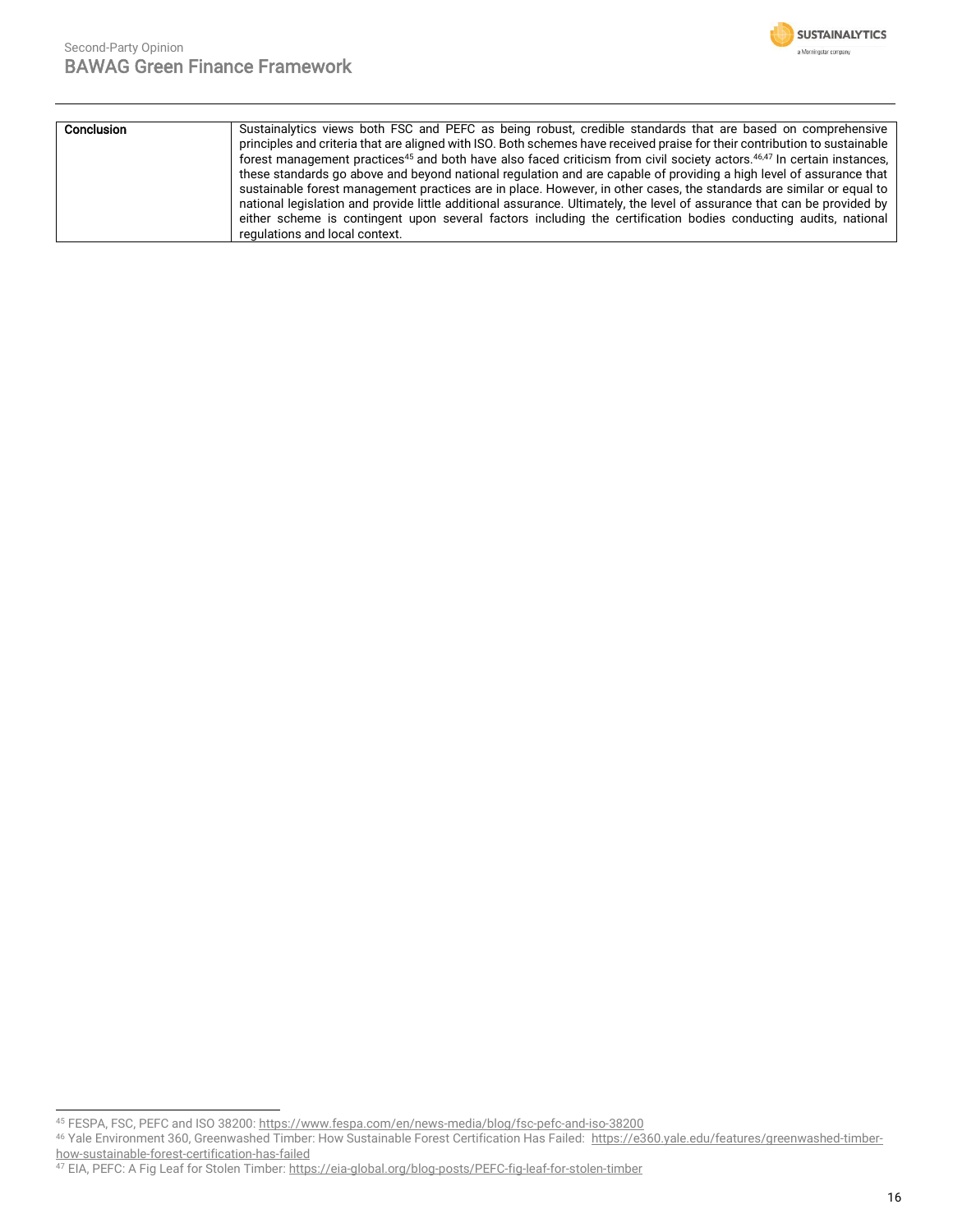

|                                                        | Roundtable on Sustainable Biomaterials <sup>48</sup>                                                                                                                                                                                                                                                                                                                                                                                                                                                                                                                          |
|--------------------------------------------------------|-------------------------------------------------------------------------------------------------------------------------------------------------------------------------------------------------------------------------------------------------------------------------------------------------------------------------------------------------------------------------------------------------------------------------------------------------------------------------------------------------------------------------------------------------------------------------------|
| Background                                             | The Roundtable on Sustainable Biomaterials (RSB) is an international<br>initiative that promotes and supports the sustainability of biomaterials<br>production and processing, bringing together companies, farmers,<br>NGOs and inter-governmental agencies. While the RSB was set up in<br>2007 as a means of ensuring the sustainability of liquid biofuels for<br>transport, in 2013, it expanded its scope to include biomaterials.                                                                                                                                      |
| <b>Clear positive impact</b>                           | Promoting sustainable biomaterials.                                                                                                                                                                                                                                                                                                                                                                                                                                                                                                                                           |
| Minimum standards                                      | The RSB sets minimum requirements in the areas of legality, planning,<br>monitoring and continuous improvement, GHG emissions, human and<br>labour rights, rural and social development, local food security,<br>conservation, soil, water and air management, use of technology,<br>inputs and management of waste, land rights and chain of custody. The<br>RSB standard requires that biofuels achieve 50% lower lifecycle GHG<br>emissions compared with a fossil fuel baseline. Each Principle also<br>includes type of feedstock as a specific indicator of compliance. |
| Scope of certification or programme                    | The RSB certification addresses key risks such as human and labour<br>rights, supply chain, resource management and land and biodiversity<br>use through its criteria.                                                                                                                                                                                                                                                                                                                                                                                                        |
| Verification of standards and risk<br>mitigation       | Certified entities undergo a self-assessment process and, afterwards,<br>receives a visit from a third-party auditor. Annual audits will also take<br>place after the validation.                                                                                                                                                                                                                                                                                                                                                                                             |
| Third-party expertise and<br>multi-stakeholder process | RSB is a full member of the ISEAL Alliance and respects its Codes of<br>Good Practice for multi-stakeholder sustainability standards.<br>RSB's benchmarks are available with Rainforest Alliance, the<br>Sustainable Agriculture Network, the Forest Stewardship Council,<br>Bonsucro and the IFC Performance standards.                                                                                                                                                                                                                                                      |
| Performance Display                                    | <b>RSB</b>                                                                                                                                                                                                                                                                                                                                                                                                                                                                                                                                                                    |
| <b>Qualitative considerations</b>                      | The RSB certification is considered strong by organisations such as<br>WWF, IUCN and NRDC. In 2017, RSB certified 50 industrial facilities and<br>56,784 hectares of farmland.                                                                                                                                                                                                                                                                                                                                                                                                |

# Appendix 3: Overview of the Roundtable on Sustainable Biomaterials

<sup>48</sup> RSB, "About certification" at: [https://rsb.org/certification/about-certification/.](https://rsb.org/certification/about-certification/)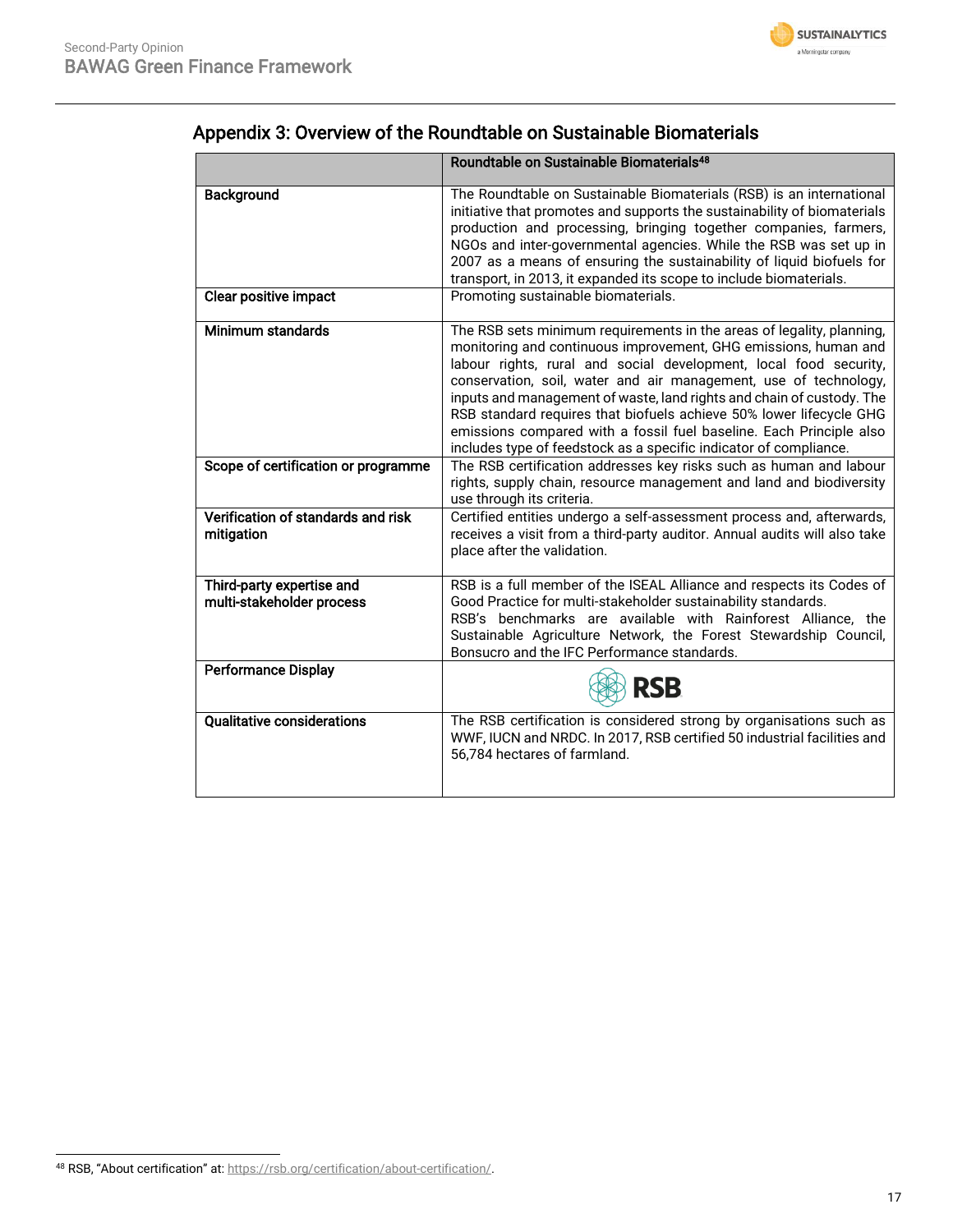

## Appendix 4: Green Bond / Green Bond Programme - External Review Form

### Section 1. Basic Information

| Issuer name:                                                           | <b>BAWAG Group</b>                   |
|------------------------------------------------------------------------|--------------------------------------|
| Green Bond ISIN or Issuer Green Bond Framework<br>Name, if applicable: | <b>BAWAG Green Finance Framework</b> |
| Review provider's name:                                                | Sustainalytics                       |
| Completion date of this form:                                          | July 30, 2021                        |
| Publication date of review publication:                                |                                      |

### Section 2. Review overview

### SCOPE OF REVIEW

The following may be used or adapted, where appropriate, to summarise the scope of the review. The review assessed the following elements and confirmed their alignment with the GBP:

| ⊠ | Use of Proceeds                             | ⊠ | Process for Project Evaluation and<br>Selection |
|---|---------------------------------------------|---|-------------------------------------------------|
| ⊠ | Management of Proceeds                      | X | Reporting                                       |
|   | ROLE(S) OF REVIEW PROVIDER                  |   |                                                 |
| ⊠ | Consultancy (incl. 2 <sup>nd</sup> opinion) |   | Certification                                   |

- 
- ☐ Verification ☐ Rating
- □ Other (please specify):

Note: In case of multiple reviews / different providers, please provide separate forms for each review.

### EXECUTIVE SUMMARY OF REVIEW and/or LINK TO FULL REVIEW (if applicable)

Please refer to Evaluation Summary above.

### Section 3. Detailed review

Reviewers are encouraged to provide the information below to the extent possible and use the comment section to explain the scope of their review.

### 1. USE OF PROCEEDS

Overall comment on section (if applicable):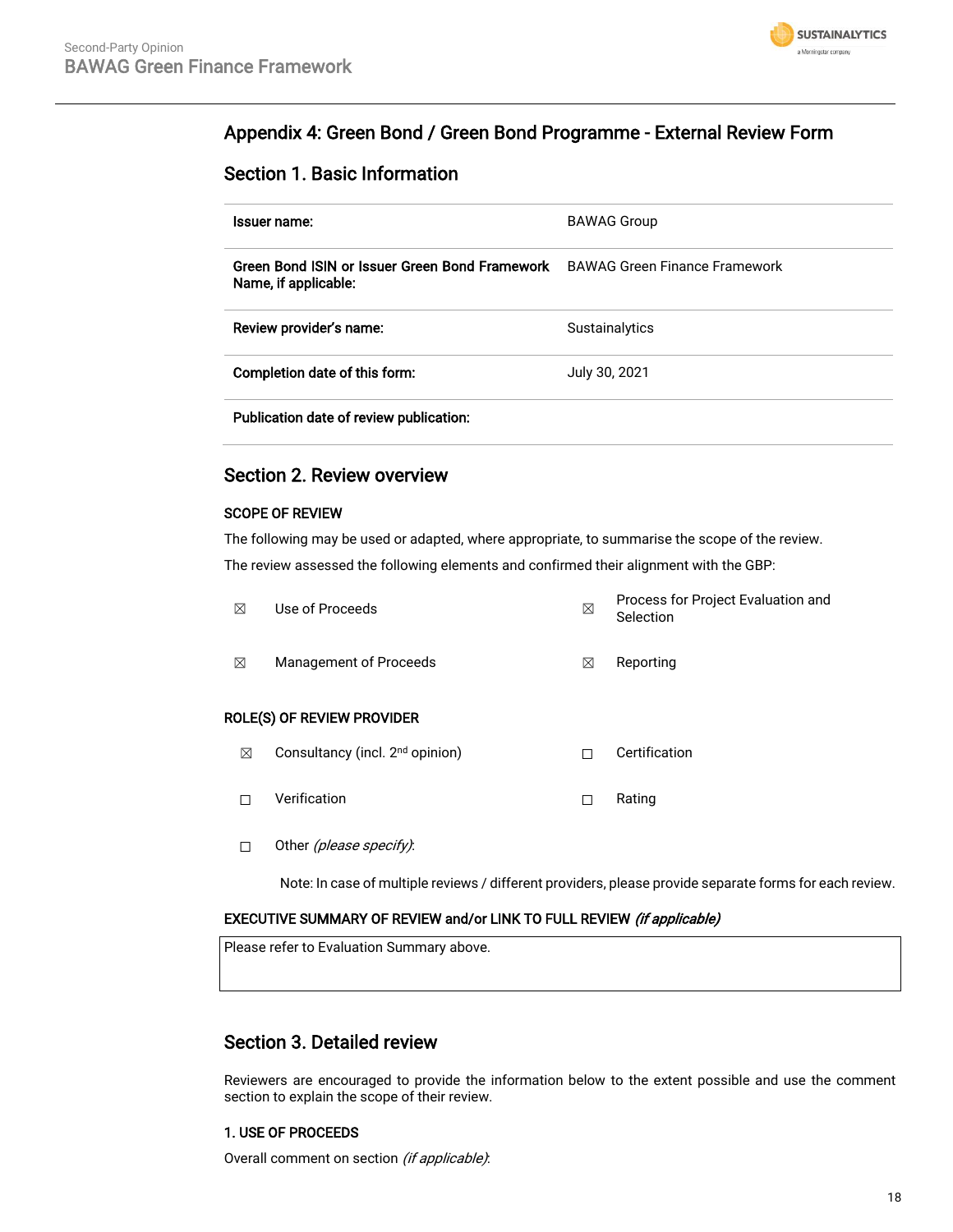

The eight eligible categories for the use of proceeds are aligned with those recognised by the Green Bond Principles 2021 and the Green Loan Principles 2021. Sustainalytics considers that the eligible categories will lead to positive environmental impacts and advance the UN Sustainable Development Goals ("SDGs"), specifically SDGs 6, 7, 11, and 12.

#### Use of proceeds categories as per GBP:

| ⊠      | Renewable energy                                                                                                               | ⊠ | Energy efficiency                                                                  |
|--------|--------------------------------------------------------------------------------------------------------------------------------|---|------------------------------------------------------------------------------------|
| ⊠      | Pollution prevention and control                                                                                               | ⊠ | Environmentally sustainable management of<br>living natural resources and land use |
| П      | Terrestrial and aquatic biodiversity<br>conservation                                                                           | ⊠ | Clean transportation                                                               |
| ⊠      | Sustainable water and wastewater<br>management                                                                                 | г | Climate change adaptation                                                          |
| ⊠      | Eco-efficient and/or circular economy<br>adapted products, production technologies<br>and processes                            | ⊠ | Green buildings                                                                    |
| $\Box$ | Unknown at issuance but currently expected<br>to conform with GBP categories, or other<br>eligible areas not yet stated in GBP | П | Other <i>(please specify)</i> :                                                    |

If applicable please specify the environmental taxonomy, if other than GBP:

#### 2. PROCESS FOR PROJECT EVALUATION AND SELECTION

Overall comment on section (if applicable):

BAWAG's Green Finance Committee will be in charge of evaluating and selecting projects in accordance with the eligibility criteria and subject to minimum environmental and social requirements. BAWAG has a dedicated environmental and social risk assessment and mitigation process that is applicable to all allocation decisions made under the Framework. Sustainalytics considers this process to be strong and to be aligned with market practice.

#### Evaluation and selection

|   | Credentials on the issuer's environmental<br>sustainability objectives            | M | Documented process to determine that<br>projects fit within defined categories                  |
|---|-----------------------------------------------------------------------------------|---|-------------------------------------------------------------------------------------------------|
| ⊠ | Defined and transparent criteria for projects<br>eligible for Green Bond proceeds | ⊠ | Documented process to identify and<br>manage potential ESG risks associated<br>with the project |
| ⊠ | Summary criteria for project evaluation and<br>selection publicly available       |   | Other (please specify):                                                                         |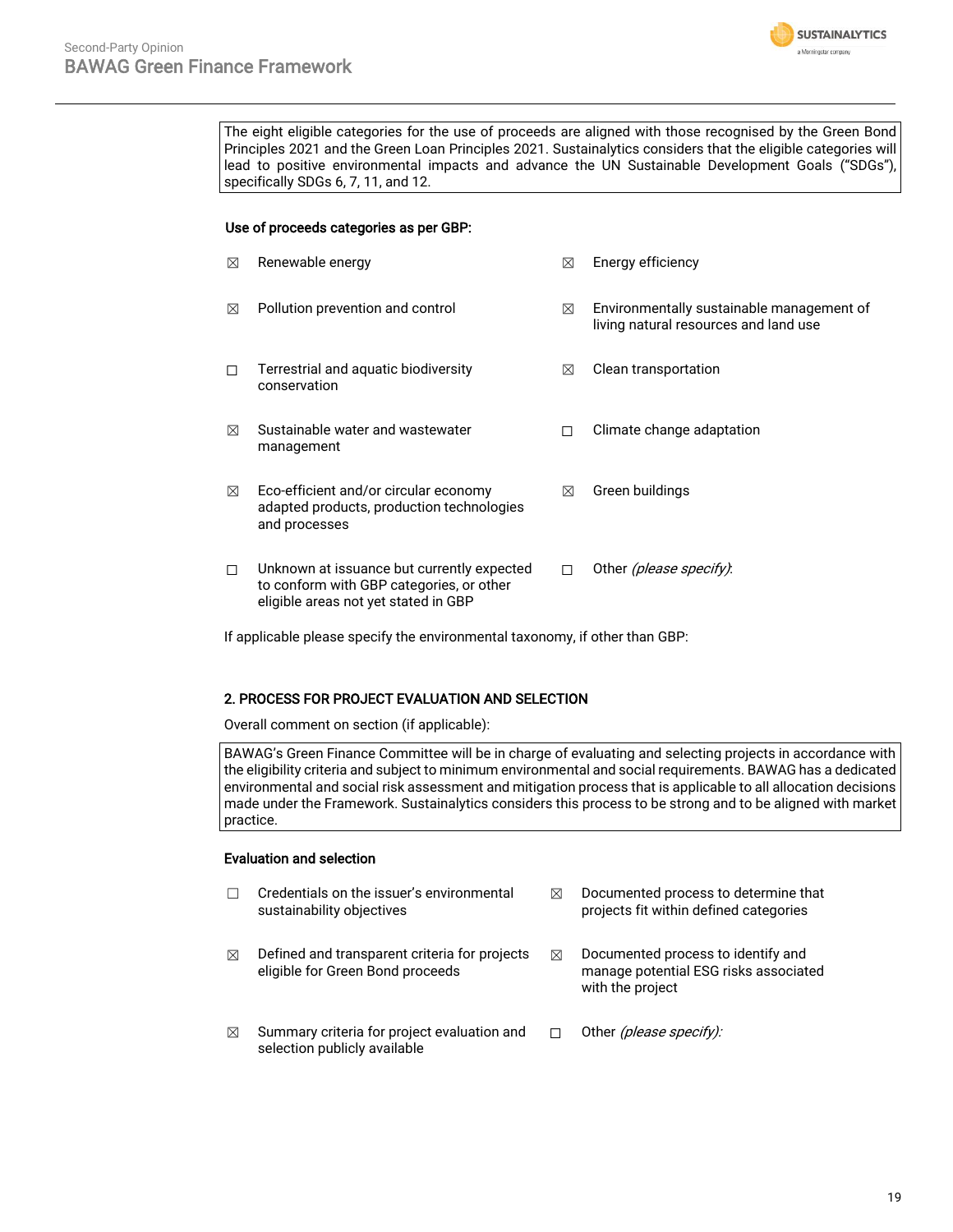

#### Information on Responsibilities and Accountability

- $\boxtimes$  Evaluation / Selection criteria subject to external advice or verification
- ☐ In-house assessment

☐ Other (please specify):

#### 3. MANAGEMENT OF PROCEEDS

Overall comment on section (if applicable):

BAWAG will establish the Loan Portfolio to include Eligible Green Projects and ensure proceeds are allocated fully within 36 months of issuing an instrument. Any unallocated proceeds will be held in BAWAG's treasury liquidity portfolio, in cash, other short-term and liquid instruments. In addition, BAWAG may temporarily use the entire or partial unallocated proceeds for the payment of outstanding indebtedness or other capital management activities. This is in line with market practice.

#### Tracking of proceeds:

- $\boxtimes$  Green Bond proceeds segregated or tracked by the issuer in an appropriate manner
- $\boxtimes$  Disclosure of intended types of temporary investment instruments for unallocated proceeds
- □ Other (please specify):

#### Additional disclosure:

|   | Allocations to future investments only                     | ⊠ | Allocations to both existing and future<br>investments |
|---|------------------------------------------------------------|---|--------------------------------------------------------|
|   | Allocation to individual disbursements                     | ⋈ | Allocation to a portfolio of<br>disbursements          |
| ⊠ | Disclosure of portfolio balance of<br>unallocated proceeds |   | Other <i>(please specify)</i> :                        |

#### 4. REPORTING

Overall comment on section (if applicable):

BAWAG will report on the allocation of net proceeds to the Loan Portfolio on a nominal equivalence basis one year from the issuance of the applicable Green Finance Instruments, on an annual basis until full allocation. Allocation reporting will include (i) the size of the Loan Portfolio; (ii) the total amount of proceeds allocated to the Loan Portfolio; (iii) the balance (if any) of unallocated proceeds; (iv) the amount or the percentage of new financing and refinancing; (v) the amount or the percentage of encumbered and non-encumbered loans; and (vi) the total volume of Green Finance Instruments outstanding. In addition, BAWAG is committed to reporting on relevant impact metrics. Sustainalytics views BAWAG's allocation and impact reporting as aligned with market practice.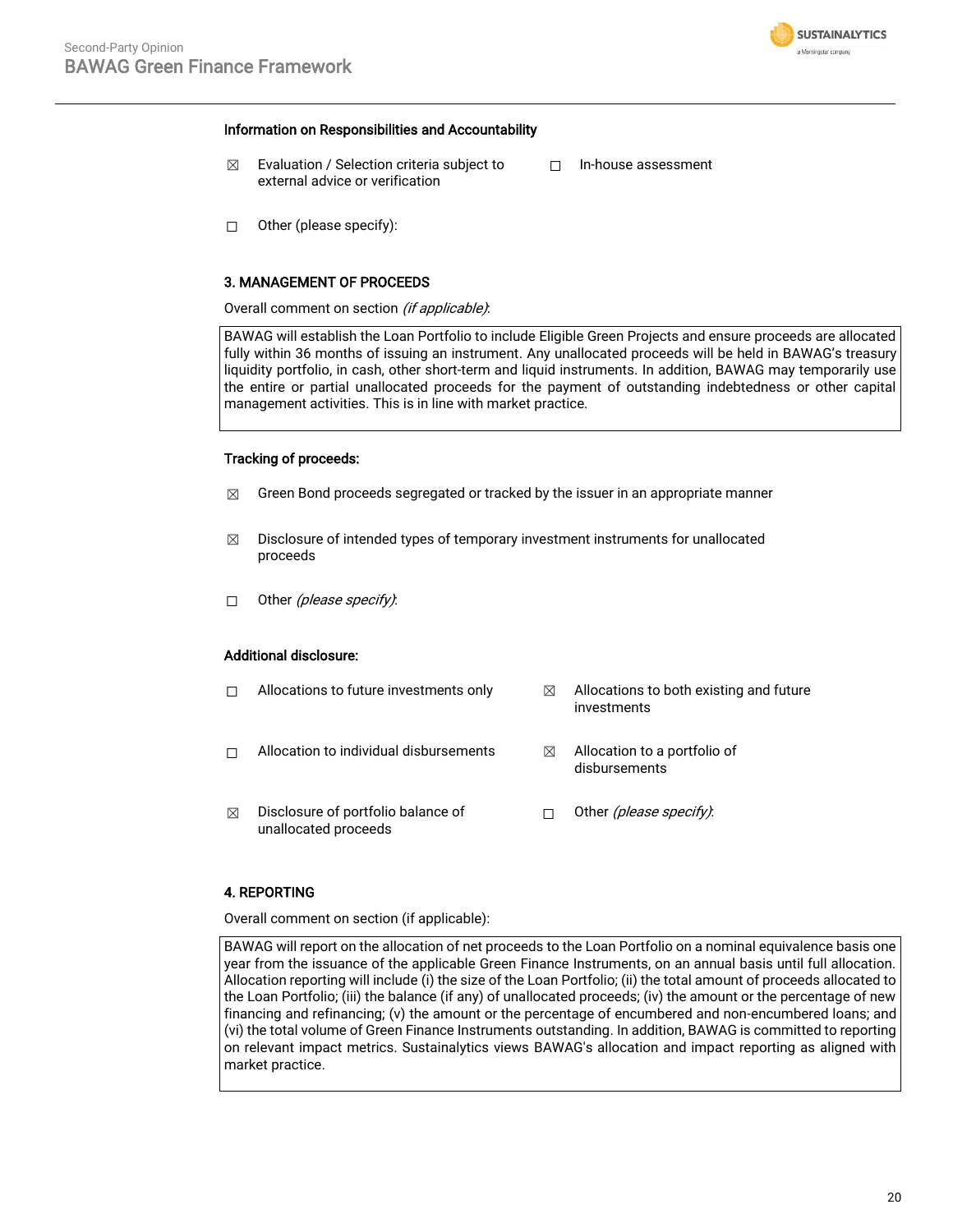

# Use of proceeds reporting: ☐ Project-by-project ☒ On a project portfolio basis □ Linkage to individual bond(s) □ Other (please specify): Information reported: ☒ Allocated amounts ☐ Green Bond financed share of total investment □ Other (please specify): Frequency: ☒ Annual ☐ Semi-annual ☐ Other (please specify): Impact reporting: ☒ Project-by-project ☐ On a project portfolio basis ☐ Linkage to individual bond(s) ☐ Other (please specify): Information reported (expected or ex-post): ☒ GHG Emissions / Savings ☒ Energy Savings **⊠** Decrease in water use □ Other ESG indicators (please specify): Land restored (hectares), and installed renewable energy capacity (in MW) **Frequency** ☒ Annual ☐ Semi-annual ☐ Other (please specify): Means of Disclosure □ Information published in financial report □ Information published in sustainability report ☐ Information published in ad hoc documents ☒ Other (please specify): BAWAG's website ☐ Reporting reviewed (if yes, please specify which parts of the reporting are subject to external review): Where appropriate, please specify name and date of publication in the useful links section.

USEFUL LINKS (e.g. to review provider methodology or credentials, to issuer's documentation, etc.)

<https://www.bawaggroup.com/BAWAGGROUP/group/EN>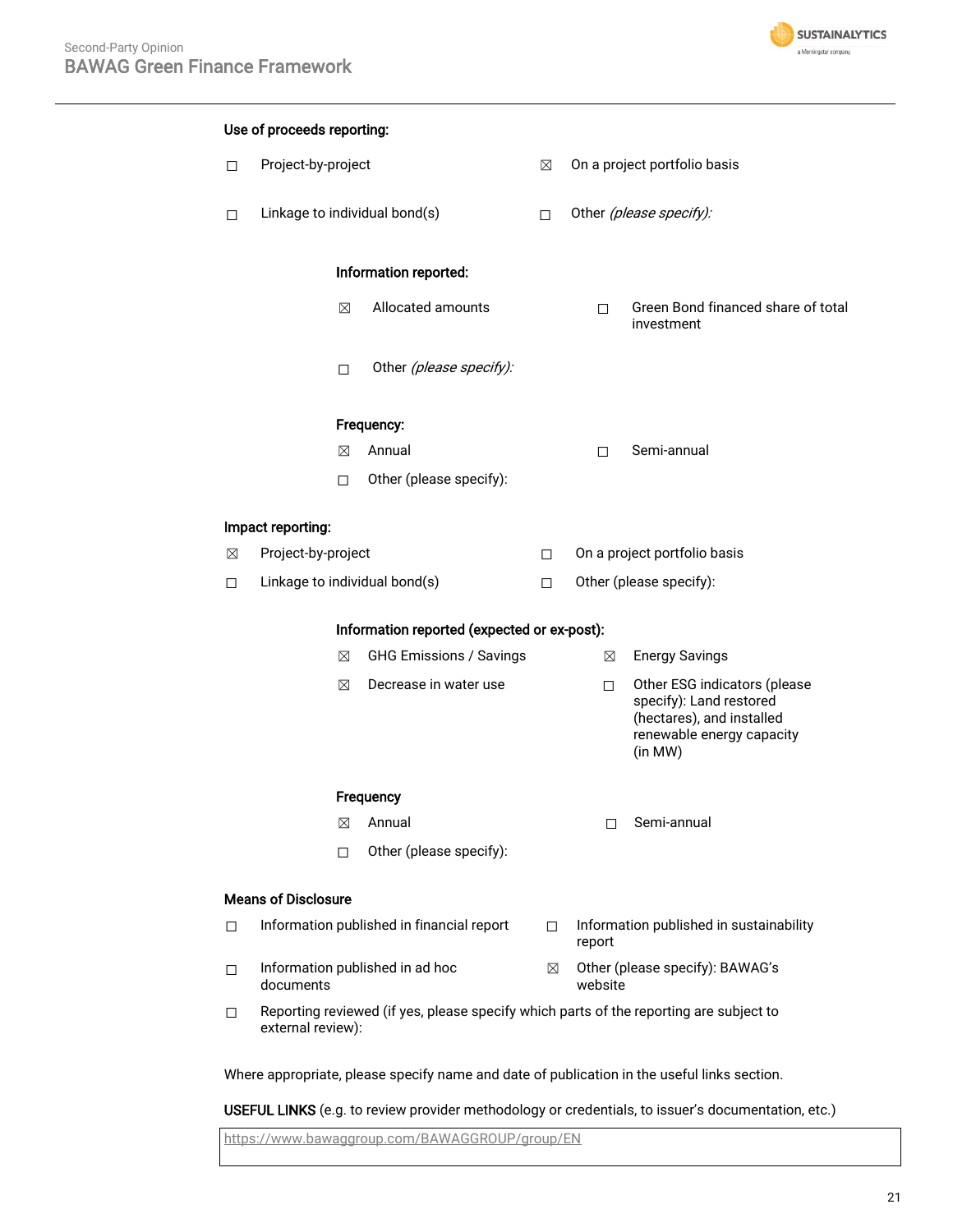

### SPECIFY OTHER EXTERNAL REVIEWS AVAILABLE, IF APPROPRIATE

#### Type(s) of Review provided:

- □ Consultancy (incl. 2<sup>nd</sup> opinion) □ □ Certification
- ☐ Verification / Audit ☐ Rating
- $\Box$  Other (please specify):

### Review provider(s): Date of publication:

#### ABOUT ROLE(S) OF INDEPENDENT REVIEW PROVIDERS AS DEFINED BY THE GBP

- i. Second-Party Opinion: An institution with environmental expertise, that is independent from the issuer may issue a Second-Party Opinion. The institution should be independent from the issuer's adviser for its Green Bond framework, or appropriate procedures, such as information barriers, will have been implemented within the institution to ensure the independence of the Second-Party Opinion. It normally entails an assessment of the alignment with the Green Bond Principles. In particular, it can include an assessment of the issuer's overarching objectives, strategy, policy and/or processes relating to environmental sustainability, and an evaluation of the environmental features of the type of projects intended for the Use of Proceeds.
- ii. Verification: An issuer can obtain independent verification against a designated set of criteria, typically pertaining to business processes and/or environmental criteria. Verification may focus on alignment with internal or external standards or claims made by the issuer. Also, evaluation of the environmentally sustainable features of underlying assets may be termed verification and may reference external criteria. Assurance or attestation regarding an issuer's internal tracking method for use of proceeds, allocation of funds from Green Bond proceeds, statement of environmental impact or alignment of reporting with the GBP, may also be termed verification.
- iii. Certification: An issuer can have its Green Bond or associated Green Bond framework or Use of Proceeds certified against a recognised external green standard or label. A standard or label defines specific criteria, and alignment with such criteria is normally tested by qualified, accredited third parties, which may verify consistency with the certification criteria.
- iv. Green Bond Scoring/Rating: An issuer can have its Green Bond, associated Green Bond framework or a key feature such as Use of Proceeds evaluated or assessed by qualified third parties, such as specialised research providers or rating agencies, according to an established scoring/rating methodology. The output may include a focus on environmental performance data, the process relative to the GBP, or another benchmark, such as a 2-degree climate change scenario. Such scoring/rating is distinct from credit ratings, which may nonetheless reflect material environmental risks.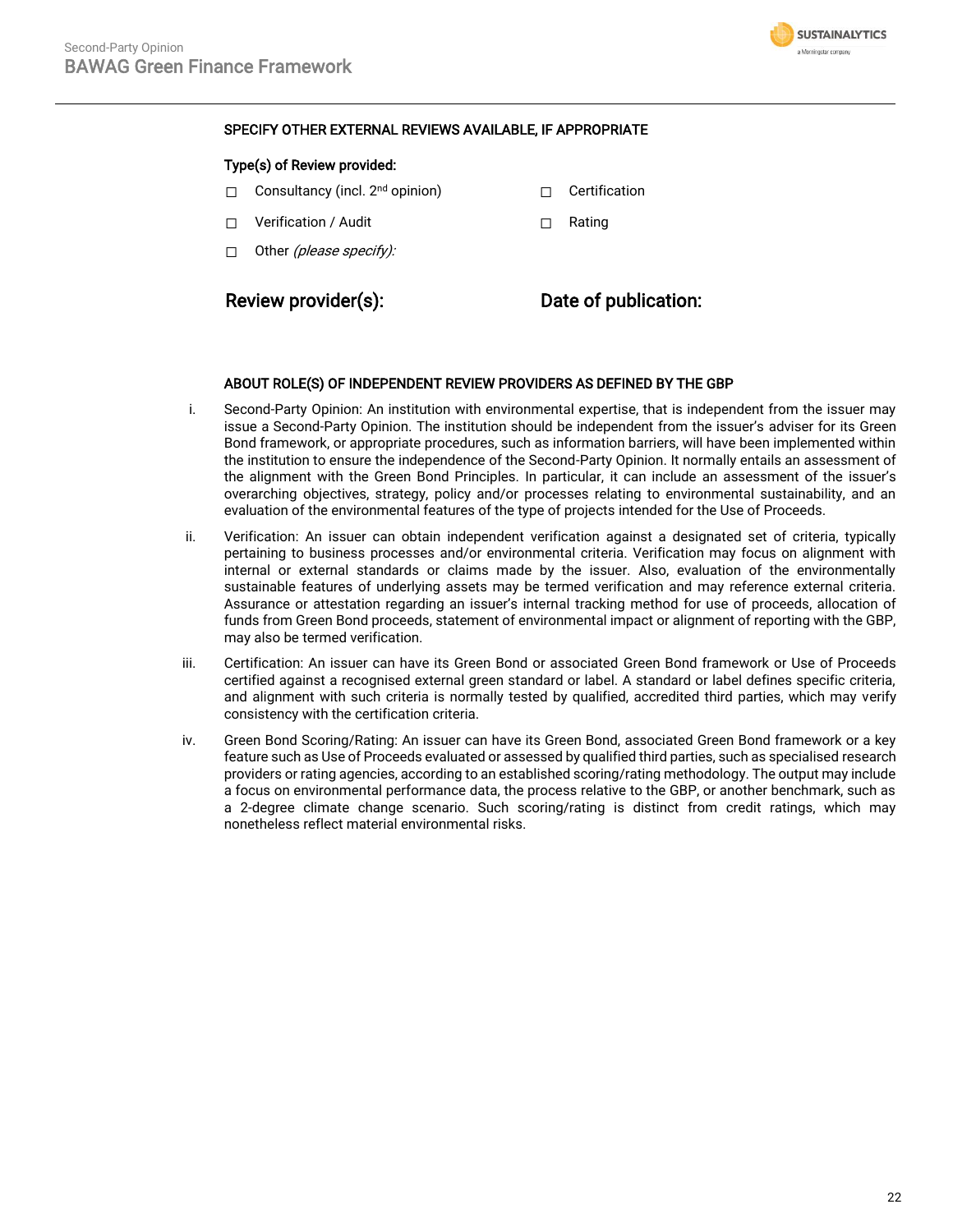

# Disclaimer

#### Copyright ©2021 Sustainalytics. All rights reserved.

The information, methodologies and opinions contained or reflected herein are proprietary of Sustainalytics and/or its third party suppliers (Third Party Data), and may be made available to third parties only in the form and format disclosed by Sustainalytics, or provided that appropriate citation and acknowledgement is ensured. They are provided for informational purposes only and (1) do not constitute an endorsement of any product or project; (2) do not constitute investment advice, financial advice or a prospectus; (3) cannot be interpreted as an offer or indication to buy or sell securities, to select a project or make any kind of business transactions; (4) do not represent an assessment of the issuer's economic performance, financial obligations nor of its creditworthiness; and/or (5) have not and cannot be incorporated into any offering disclosure.

These are based on information made available by the issuer and therefore are not warranted as to their merchantability, completeness, accuracy, up-to-dateness or fitness for a particular purpose. The information and data are provided "as is" and reflect Sustainalytics` opinion at the date of their elaboration and publication. Sustainalytics accepts no liability for damage arising from the use of the information, data or opinions contained herein, in any manner whatsoever, except where explicitly required by law. Any reference to third party names or Third Party Data is for appropriate acknowledgement of their ownership and does not constitute a sponsorship or endorsement by such owner. A list of our third-party data providers and their respective terms of use is available on our website. For more information, visit [http://www.sustainalytics.com/legal-disclaimers.](http://www.sustainalytics.com/legal-disclaimers)

The issuer is fully responsible for certifying and ensuring the compliance with its commitments, for their implementation and monitoring.

In case of discrepancies between the English language and translated versions, the English language version shall prevail.